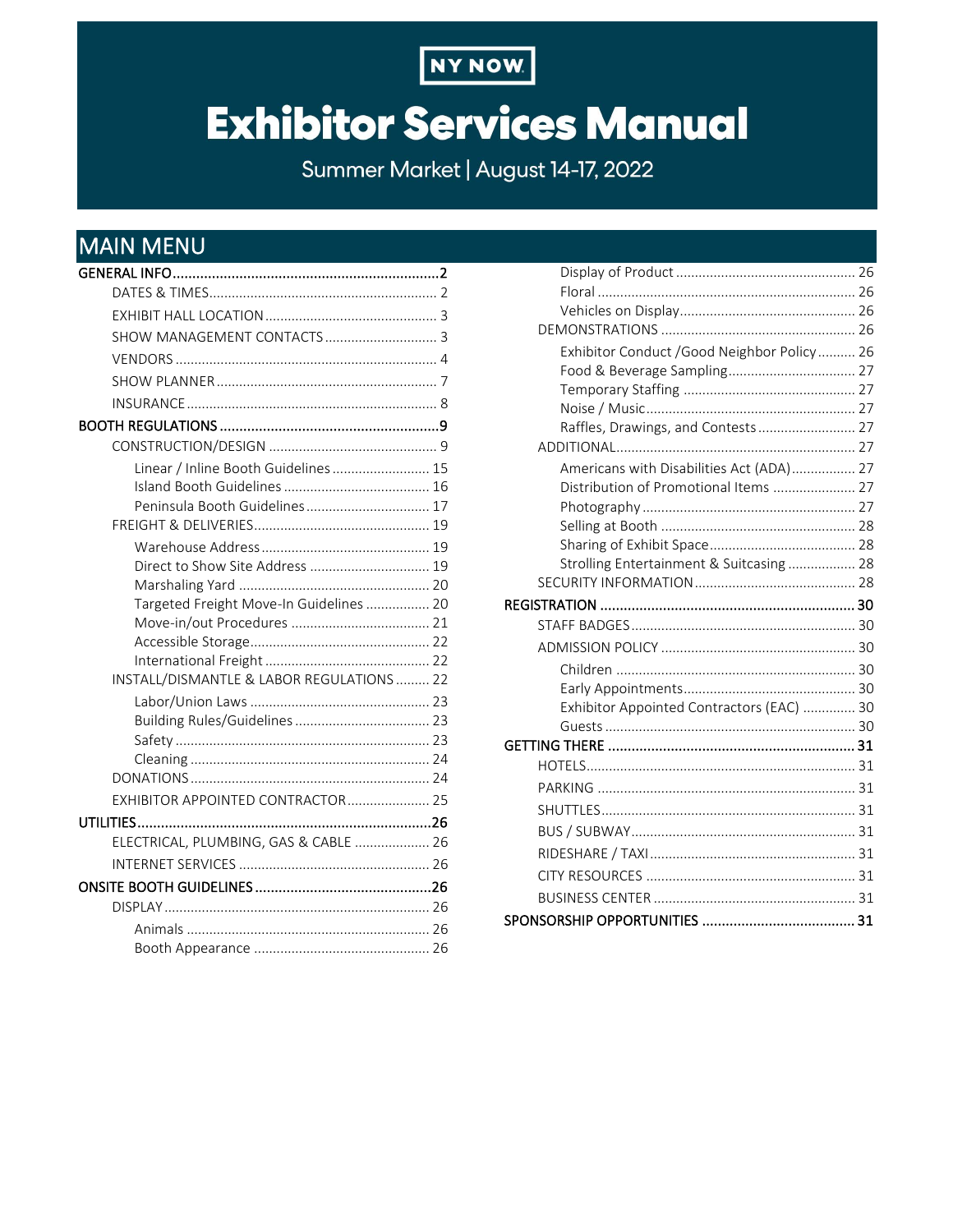**NY NOW.** 

Welcome to the NYNOW Summer 2022 Exhibitor Services Manual! The information in the pages below is designed to help guide exhibitors through the planning process of exhibiting at NY NOW 2022. Schedules and deadlines as well as links to additional information, online ordering sites, and downloadable printable order forms are included for your convenience.

The Main Menu is designed so clicking on a topic will automatically transport you to that section of the manual. Also, each page includes linked tabs at the top to help you navigate back to the Main Menu or to another section of the manual.

We encourage you to thoroughly review this document, especially those areas that pertain to you and your booth and ask questions for any areas you need further clarification on.

# <span id="page-1-0"></span>GENERAL INFO

## <span id="page-1-1"></span>DATES & TIMES

## Move-in: Target Schedule – See Target Floorplan [here](https://nynow.com/wp-content/uploads/2022/05/Target-NYNOWS-2208-L8044593-final.pdf)

| Thursday, August 11, 2022 8:00 AM - 5:00 PM |                      | <b>Blue</b> Section: Driver Check in 6am-2pm  |
|---------------------------------------------|----------------------|-----------------------------------------------|
| Friday, August 12, 2022                     | $8:00$ AM $-5:00$ PM | <b>Green</b> Section: Driver Check in 6am-2pm |
| Saturday, August 13, 2022                   | 8:00 AM - 5:00 PM    |                                               |

- The above Move-in hours are posted as standard move-in times.
- All exhibitors have a Targeted Freight Move-In Date and should review the [Targeted Freight Move-In](https://nynow.com/wp-content/uploads/2022/05/Target-NYNOWS-2208-L8044593-final.pdf)  [Guidelines.](https://nynow.com/wp-content/uploads/2022/05/Target-NYNOWS-2208-L8044593-final.pdf)

## Show Days

| 9:00 a.m. - 6:00 p.m.  |
|------------------------|
| 9:00 a.m. - 6:00 p.m.  |
| 9:00 a.m. - 6:00 p.m.  |
| 9:00 a.m. - 3:00 p.m.  |
|                        |
| 3:00 p.m. - 11:00 p.m. |
| 8:00 a.m. - 12:00 p.m. |
|                        |

## Dismantle and Move-Out Information

Exhibitors must be packed and have their Material Handling Agreement turned into the Freeman Service Center by 10:00 a.m. on Thursday, August 18, 2022.

To ensure all exhibitor materials are removed by this time, all carriers must be checked in by 10:00 a.m. on Thursday, August 18, 2022.

All exhibitor materials must be removed from the exhibit facility by Thursday, August 18, 2022 at 12:00 p.m.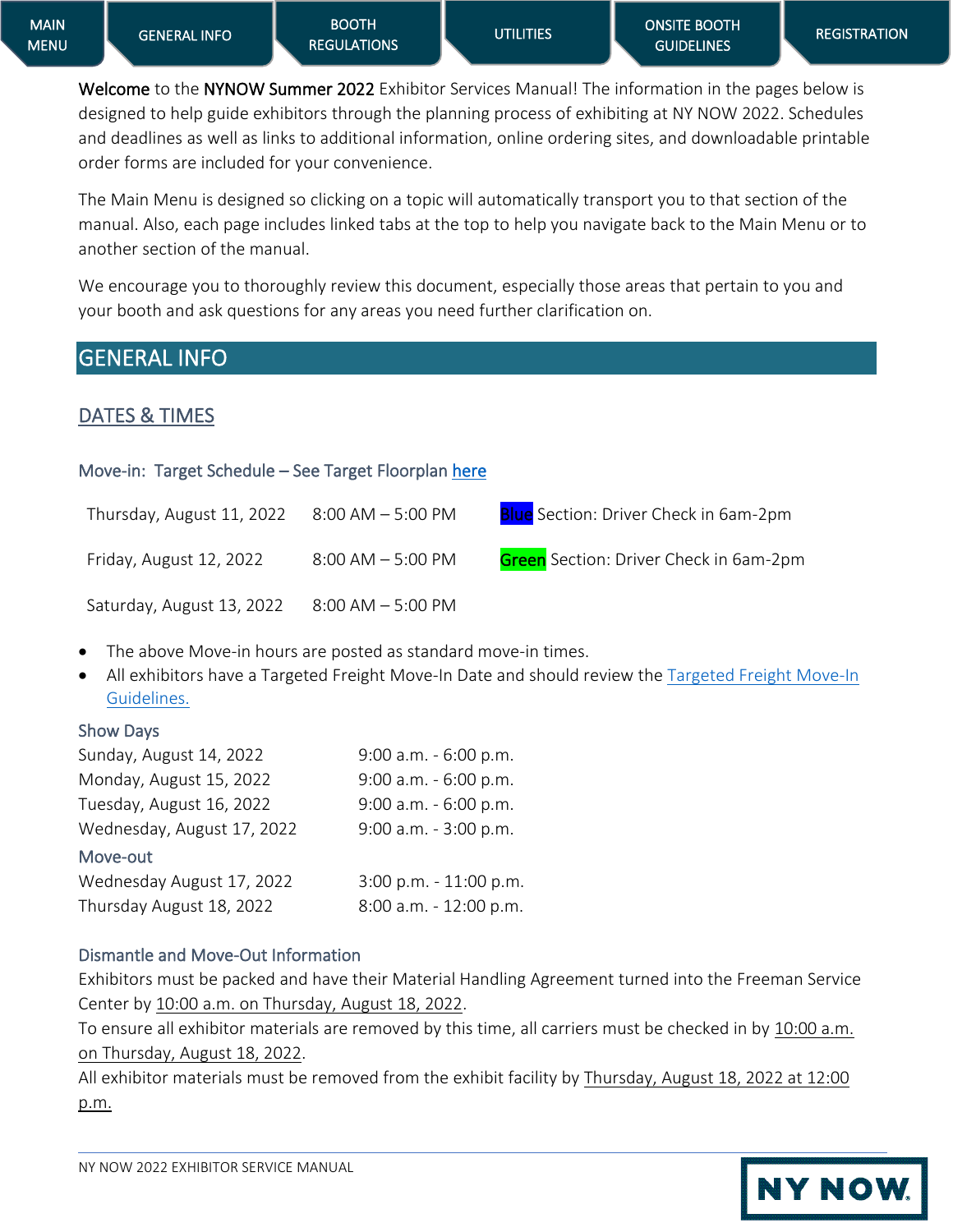**NY NOW** 

# <span id="page-2-0"></span>EXHIBIT HALL LOCATION

[GENERAL INFO](#page-1-0) 

JACOB K. JAVITS CONVENTION CENTER 429 11th Avenue New York, NY 10001

# Halls 3 B, D, E

This is a non-smoking building

# <span id="page-2-1"></span>SHOW MANAGEMENT CONTACTS

[Click here](https://nynow.com/contact-us/) for a full list of show management contacts.

Our team is committed to creating an event experience where our customers, partners and employees can safely and effectively conduct business. Read on to find out what health measures we have in place and how you too will play a role in moving business forward safely.

## BEFORE YOU ARRIVE

- Have you completed a self-assessment, and are you symptom-free? If you feel sick, please stay home. You can refer to the CDC's COVID-19 Self-Checker reference guide for any questions on symptoms by clicking [here.](https://www.cdc.gov/coronavirus/2019-ncov/symptoms-testing/coronavirus-self-checker.html)
- Have your digital or print registration confirmation ready when you arrive the more prepared you are, the faster entry will be.

We have an open line of communication in place with the facility, hotel partners, and local health officials. Before the doors open, we will conduct inspections to ensure the venue is safe, clean, and ready for business!

## ARRIVING AT NY NOW Summer 2022

- Please plan accordingly and allot extra time when arriving at the show and making appointments with your customers.
- We ask that you fully comply with applicable CDC COVID-19 health and safety measures and protocols for attendance at NYNOW.
- Have you completed a daily self-assessment, and are you symptom-free? If you feel sick, please stay home. You can refer to the CDC's COVID-19 Self-Checker reference guide for any questions on symptoms by clicking [here.](https://www.cdc.gov/coronavirus/2019-ncov/symptoms-testing/coronavirus-self-checker.html)
- Social distancing requirements will be in compliance with the venue/facility guidelines.
- Masks will be provided at the event if needed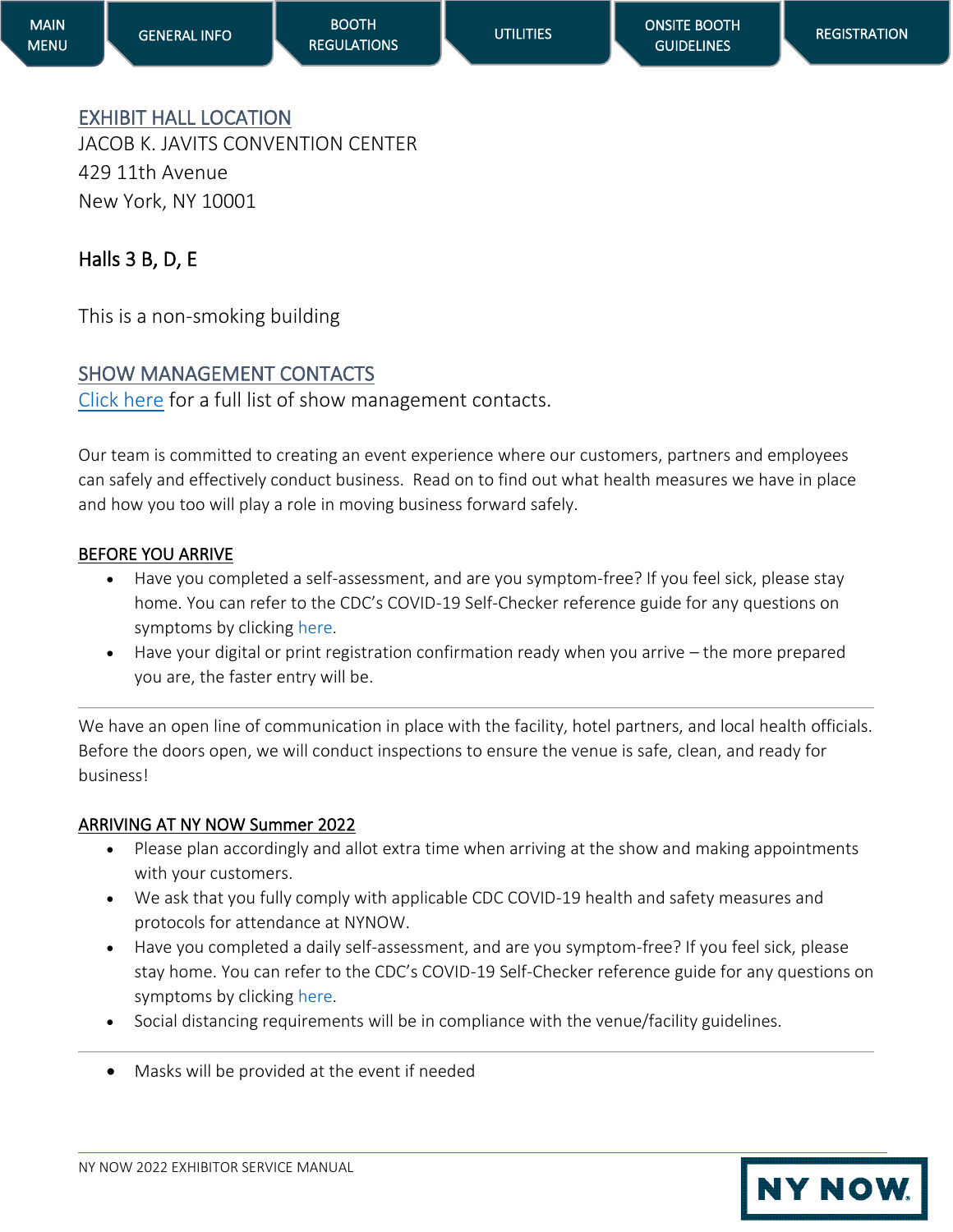The Javits Convention Center has been working closely with NY NOW to ensure we provide a safe and controlled environment. In concert with city and state officials, the Javits Center has:

- Installed High Efficiency Particulate Air (HEPA) air filters to reduce air pollutants throughout the convention center
- Installed socially distanced seating in all food and beverage areas
- Installed hand-sanitizing stations in public areas
- Received Global Biorisk Advisory Council (GBAC) accreditation, the industry's highest standard for cleaning and disinfection
- Social distancing requirements will be in compliance with the venue/facility guidelines.
- Please follow all recommended Health & Safety Measures including washing your hands often, covering your cough or sneeze, and staying home if you are sick
- We've increased staff and security to provide the BEST customer service and information accessibility
- Exhibitors will have access to enhanced cleaning and disinfection services for their booths
- Daily disinfecting will take place to sanitize all seating, restrooms and frequently touched public areas
- Feeling sick unexpectedly at the show? Medical personnel will be onsite to assist anyone feeling unwell

## <span id="page-3-0"></span>**VENDORS**

Click on vendors to get more information.



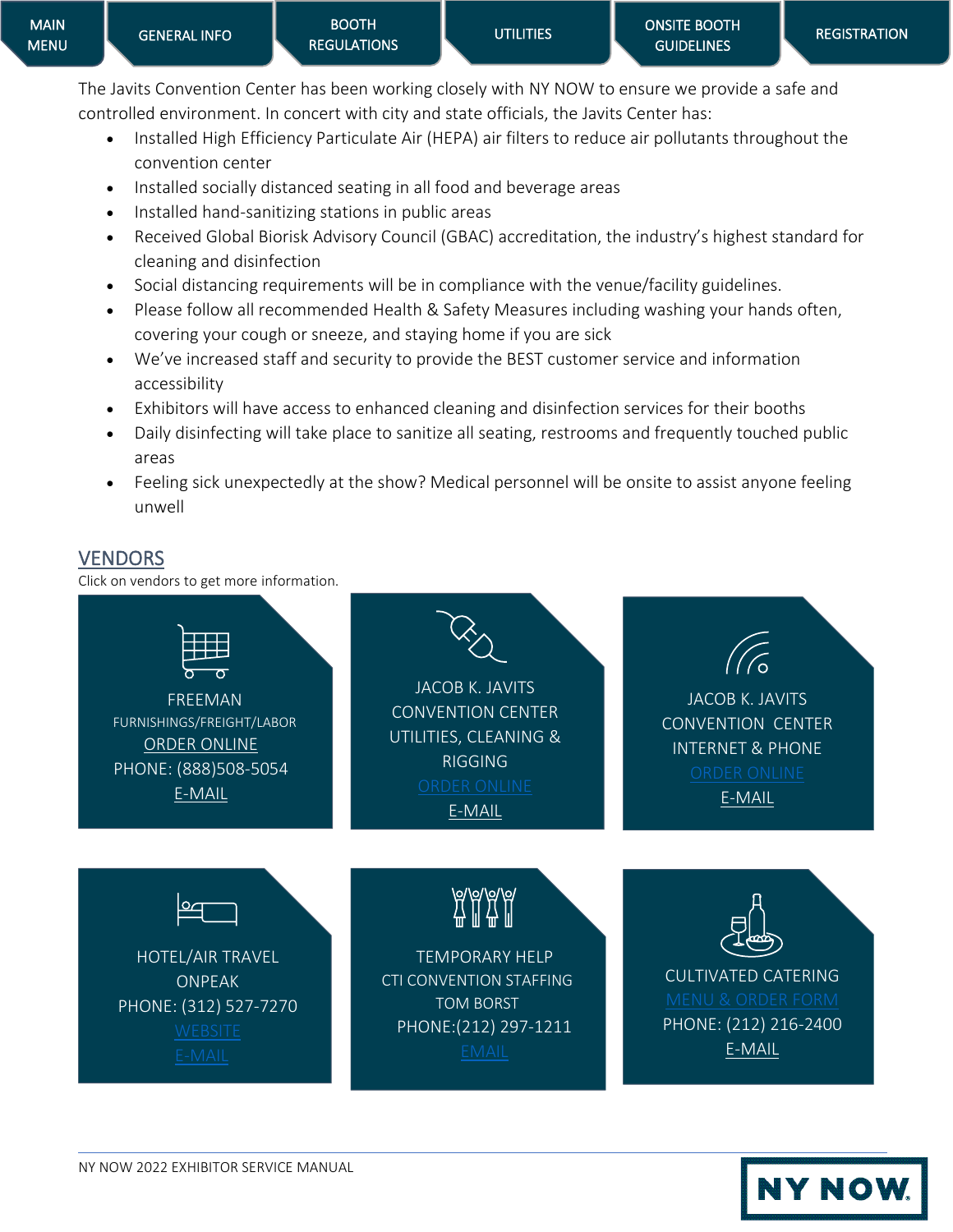

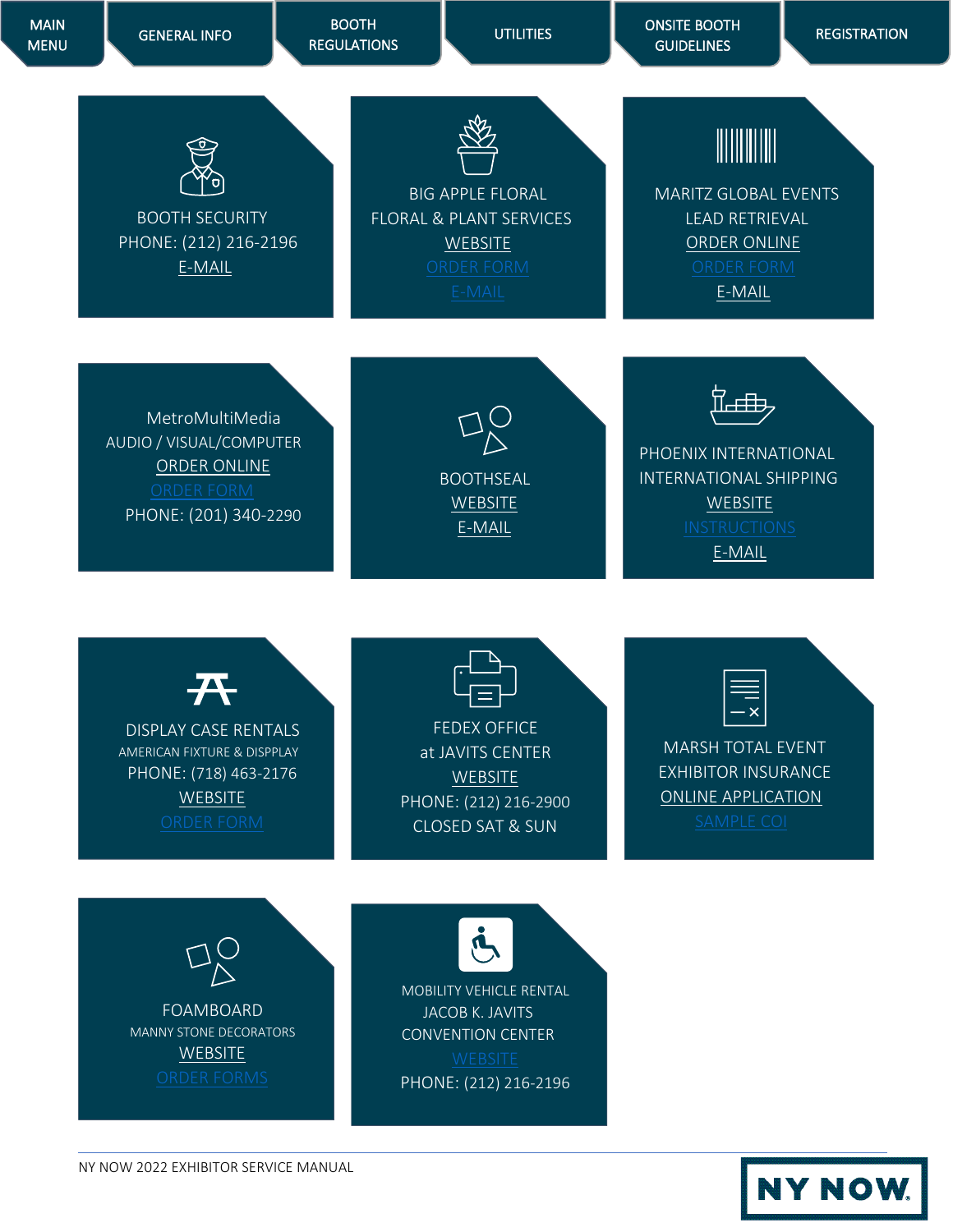

FB INTERNATIONAL – Spec Sheets for Walls Veloce – [click here](https://nynow.com/wp-content/uploads/2022/05/Veloce-Booth-Wall-Specifications.pdf)  Damaged Panels Info - [click here](https://nynow.com/wp-content/uploads/2022/05/walls-damage-panel-fee.pdf)

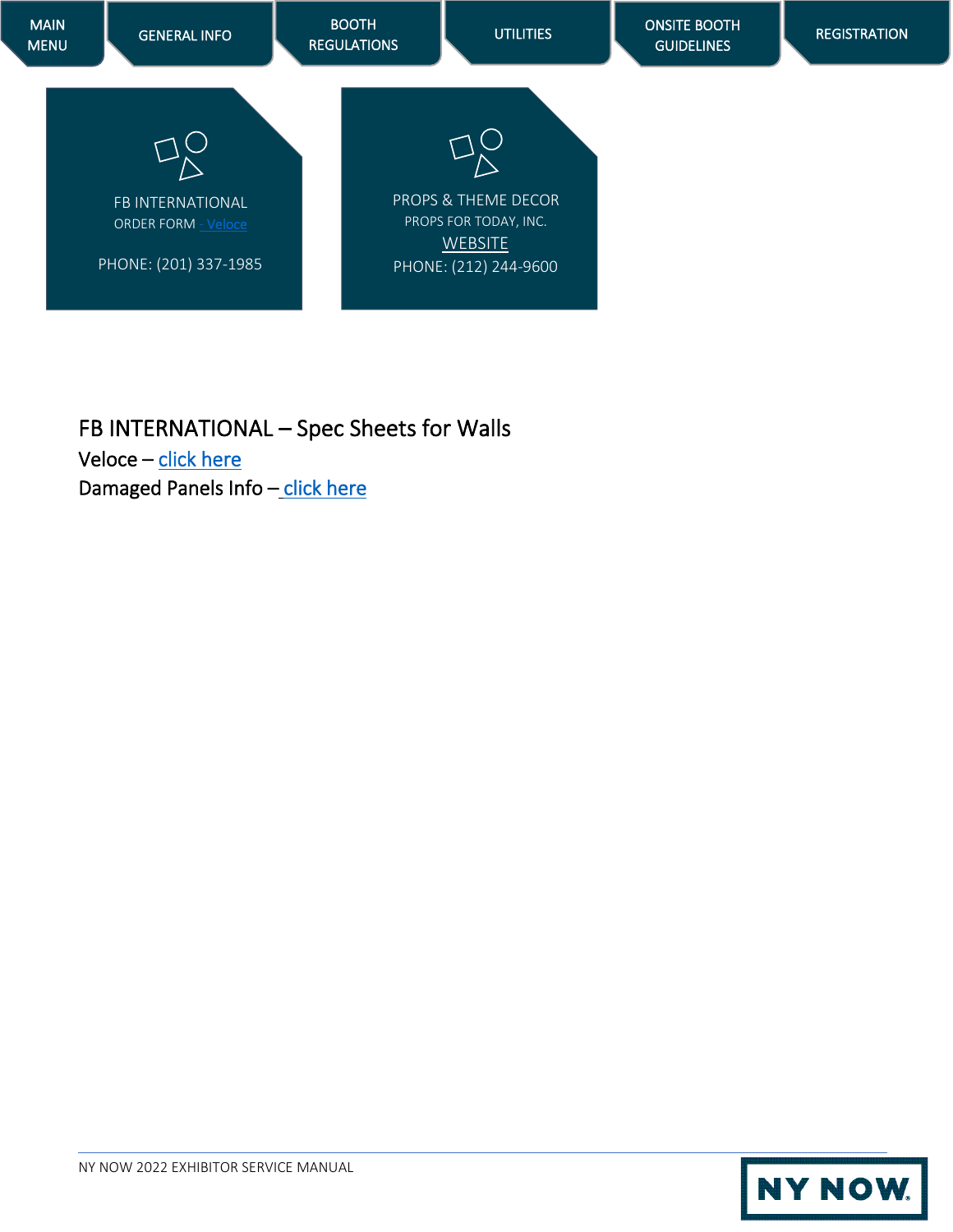<span id="page-6-0"></span>

| <b>MAIN</b><br><b>MENU</b>                                       | <b>GENERAL INFO</b>                                                                                        | <b>BOOTH</b><br><b>REGULATIONS</b>                                                                                                                       | <b>UTILITIES</b>                                                        | <b>ONSITE BOOTH</b><br><b>GUIDELINES</b>                                                                                                                                            | <b>REGISTRATION</b> |
|------------------------------------------------------------------|------------------------------------------------------------------------------------------------------------|----------------------------------------------------------------------------------------------------------------------------------------------------------|-------------------------------------------------------------------------|-------------------------------------------------------------------------------------------------------------------------------------------------------------------------------------|---------------------|
|                                                                  | <b>SHOW PLANNER</b>                                                                                        |                                                                                                                                                          | Click on items to get more information and link to the website or form. |                                                                                                                                                                                     |                     |
| <b>JUNE</b><br>6                                                 |                                                                                                            | <b>JULY</b><br>7                                                                                                                                         |                                                                         | <b>JULY</b><br>11                                                                                                                                                                   |                     |
|                                                                  | ORDER LEAD RETRIEVAL<br>(TIERED PRICING)                                                                   | <b>LISTING</b>                                                                                                                                           | <b>UPDATE SHOW DIRECTORY</b>                                            | <b>FREEMAN ADVANCE</b><br><b>WAREHOUSE SHIPPING</b><br><b>BEGINS</b><br>(Material Handling Rates)<br><b>ACCEPTED THROUGH</b><br><b>AUGUST 1</b><br><b>WITHOUT SURCHARGE</b>         |                     |
| <b>JULY</b><br>29                                                |                                                                                                            | <b>JULY</b><br>29                                                                                                                                        |                                                                         | <b>JULY</b><br>20                                                                                                                                                                   | $\sigma$            |
|                                                                  | <b>JAVITS CC</b><br><b>DISCOUNTED RATE</b><br><b>ORDER DEADLINE</b><br><b>ELECTRICAL</b><br>PLUMBING & GAS | <b>INTERNET</b><br><b>TELEPHONE</b>                                                                                                                      | <b>JAVITS</b><br><b>CONVENTION CENTER</b><br><b>ORDER DEADLINE</b>      | <b>FREEMAN</b><br><b>DISCOUNT DEADLINE FOR</b><br><b>ONLINE ORDERS</b><br><b>FURNISHINGS</b><br><b>BOOTH CLEANING</b><br>CARPET<br><b>LABOR</b><br><b>RIGGING</b>                   |                     |
| e<br>$\left  \frac{1}{2} \right $<br>$\mathbb{E}$<br>$\Box$<br>B | <b>Coordinate Hotel &amp; Travel</b><br>Register Booth Personnel<br>Certificate of Insurance               | <b>BEFORE YOU ARRIVE TO SHOWSITE</b><br>Submit Certificate of Insurance<br>Update Show Directory Exhibitor Profile<br>Submit EAC Notification Form & EAC |                                                                         | <b>ONCE YOU ARRIVE</b><br>PICK UP BADGE FROM<br><b>REGISTRATION</b><br><b>CONFIRM FREIGHT</b><br><b>DELIVERY</b><br><b>CONFIRM ADVANCED</b><br><b>ORDERS</b><br>PLACE ONSITE ORDERS |                     |

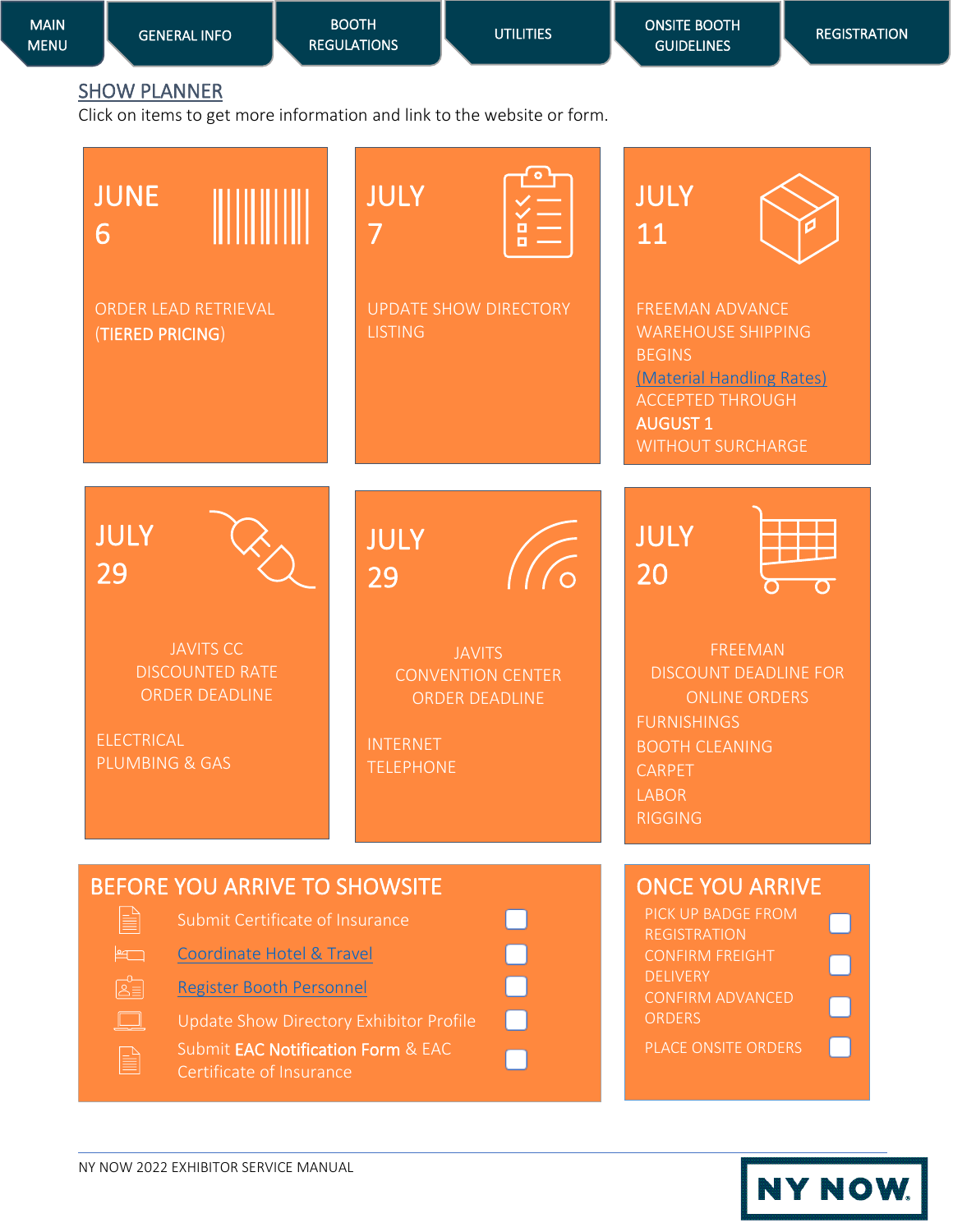## <span id="page-7-0"></span>**INSURANCE**

NY NOW does not provide any type of insurance coverage for the property and/or personnel of exhibiting companies. Exhibitors must maintain insurance that meets the requirements below and provide proof to NYNOW Show Management prior to move in at the show.

An exhibitor shall, at their own expense, secure and maintain through the term of this contract, including move-in and move-out days, the insurance listed below. All such insurance shall be primary of any other

valid and collectible insurance of the exhibitor and shall be written on an occurrence basis. Claims-made policies are not acceptable and do not constitute compliance with the exhibitor's obligations under this paragraph.

The following three types of insurance are required:

- Workers' Compensation insurance, unless you are the sole proprietor. A sole proprietor is a business entity that is owned and run by one individual. If you have even one other person in the booth working with you, you will need worker's compensation coverage.
- **•** Comprehensive General Liability insurance with limits not less than \$1,000,000 each occurrence, \$2,000,000 aggregate, combined single limit for bodily injury and property damage, including coverage for personal injury, contractual, and operation of mobile equipment, products, and liquor liability (if applicable).
- **•** Automobile Liability insurance with limits not less than \$500,000 for each occurrence combined single limit for bodily injury and property damage, including coverage for owned, non-owned, and hired vehicles, including loading and unloading operators. Auto coverage is only required if there is a vehicle in your booth or if you are using a designated loading/unloading area i.e. POV area.

Comprehensive General Liability and Automobile Liability insurance policies shall name as additional insured, Emerald (Show Management), Jacob K. Javits Government (Facility), and Freeman (General Service Contractor). If requested, copies of additional insured endorsements, primary coverage endorsements, and complete copies of policies satisfactory to Emerald, shall be furnished to Emerald sixty (60) days before the first day of the event. Certified copies of the Certificates of Insurance or policies shall provide that they may not be canceled without a 30-day advance written notice to Emerald.

The following MUST be contained on the certificate: [DOWNLOAD A SAMPLE CERTIFICATE OF INSURANCE](https://nynow.com/wp-content/uploads/2022/04/NY-NOW-Sample-COI.docx)

"Producer" – Name, Address, and Phone Number of the insurance carrier

"Insured" – Company Name, Address, Phone Number, and Booth Number

"Description of Special Items" – "Emerald – NY NOW 2022, Freeman, Jacob K. Javits Convention Center and each of its subsidiaries, affiliates, officers, employees, agents, and representatives" must be listed as additional insured for the dates August 14-17, 2022.

## [NEED GENERAL](https://protect-us.mimecast.com/s/JcXvCER2MGhWw7OZiZzHil?domain=totaleventinsurance.com)  [LIABILITY INSURANCE?](https://protect-us.mimecast.com/s/JcXvCER2MGhWw7OZiZzHil?domain=totaleventinsurance.com)

[Marsh/TotalEvent](https://protect-us.mimecast.com/s/JcXvCER2MGhWw7OZiZzHil?domain=totaleventinsurance.com)  [Liability Insurance. Click](https://protect-us.mimecast.com/s/JcXvCER2MGhWw7OZiZzHil?domain=totaleventinsurance.com)

*Certificate Holder Information should be listed as:*  Emerald X – NY NOW 100 Broadway, 14th Floor New York, NY 10005 ATTN: Operations For questions pls e-mail Lorrie de Bellis, [Lorrie.deBellis@emeraldx.com](mailto:Lorrie.deBellis@emeraldx.com)

#### REPORTING

In the event of damage or loss of property, or an accident or injury, it is your responsibility to contact your insurance broker or carrier immediately.





Click **here** [to submit your insurance](https://nynow.a2zinc.net/Winter2022/Public/e_exhibitorconsole.aspx) [documents online. Be sure the name](https://nynow.a2zinc.net/Summer2022/Public/e_Login.aspx?FromPage=e_ExhibitorConsole)  [of the attachment reflects the name](https://nynow.a2zinc.net/Winter2022/Public/e_exhibitorconsole.aspx)  [of the insured exhibiting company](https://nynow.a2zinc.net/Winter2022/Public/e_exhibitorconsole.aspx)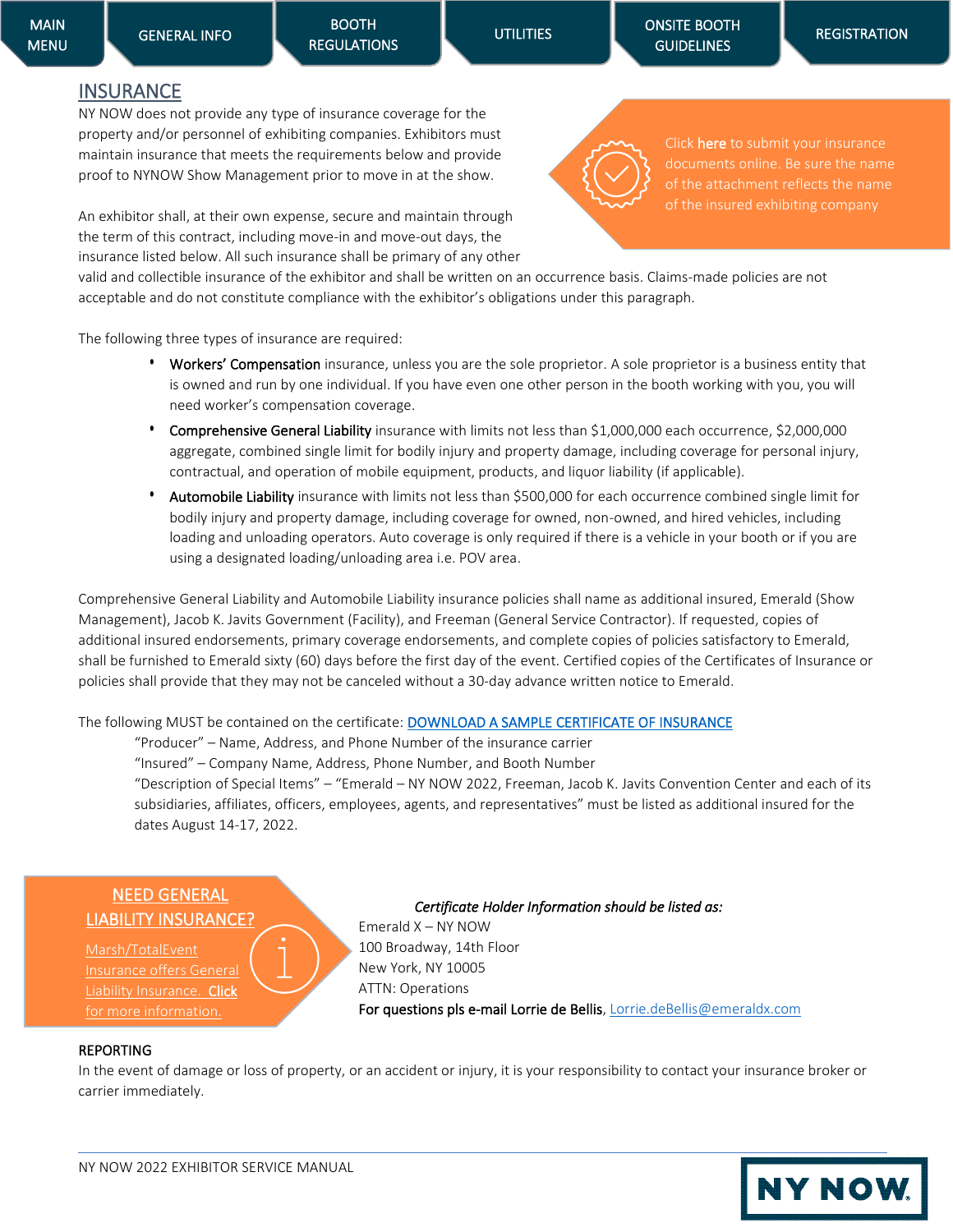## <span id="page-8-1"></span><span id="page-8-0"></span>CONSTRUCTION/DESIGN

## NY NOW is a "Cubic Content" show

Booths must be constructed per the booth guidelines provided within this kit for the specific type of booth space being leased.

Aisle Carpet: Gray

# Standard Booth Equipment

# NY NOW Standard Exhibits

● 8' high white drape along all back and side walls

#### Additionally, each of these packages include the following:

● Drayage/Material handling consisting of crated and palletized shipments from the dock to the booth and the removal of freight at the conclusion of the Show. This does not include loose shipments, noncrated/non-palletized, small package shippers (Fed Ex, UPS, etc.) which will be subject to additional handling fees. Exhibitors are encouraged to ship crated or palletized to the Show



- Identification sign
- Pipe and Drape (the support uprights are 1½ inches in diameter and the top rods are 1 5/8 inches in diameter)
- Wastebaskets are provided upon request only. If you would like a wastebasket, please complete the [Wastebasket Form](https://nynow.a2zinc.net/Summer2022/Public/e_exhibitorconsole.aspx) within this manual
- Vacuuming of booth (prior to opening morning of the Show)

#### NOTATIONS:

- Corner booths will have no drape on the cross aisle.
- If an exhibitor has multiple booths, intervening drapery partitions will be provided if this request and an accompanying floorplan highlighting the location of the partitions are received by the Operations Department on or before JULY 11, 2022. Freeman will service all on-site requests on a time and material basis at the exhibitor's expense.
- The pipe and drape that is supplied as your booth divider is not designed to support anything heavier than 10 lbs.

Remember: The maximum running length for all manufactured/hard walled displays must be at least 3" less than the overall length of the exhibit space (i.e. 9' 9" for 10' wide displays and 19' 9" for 20' wide displays). Please factor in "wiggle room" when designing your displays.

**Accent on Design, Artisan Resource, Luxury Lifestyle, Home Design + Tabletop, Baby + Child, Gift + Stationery, Wellness and Accessories** exhibitors who paid for packaged booths should refer to their specific package details on the following pages.



**NY NOW**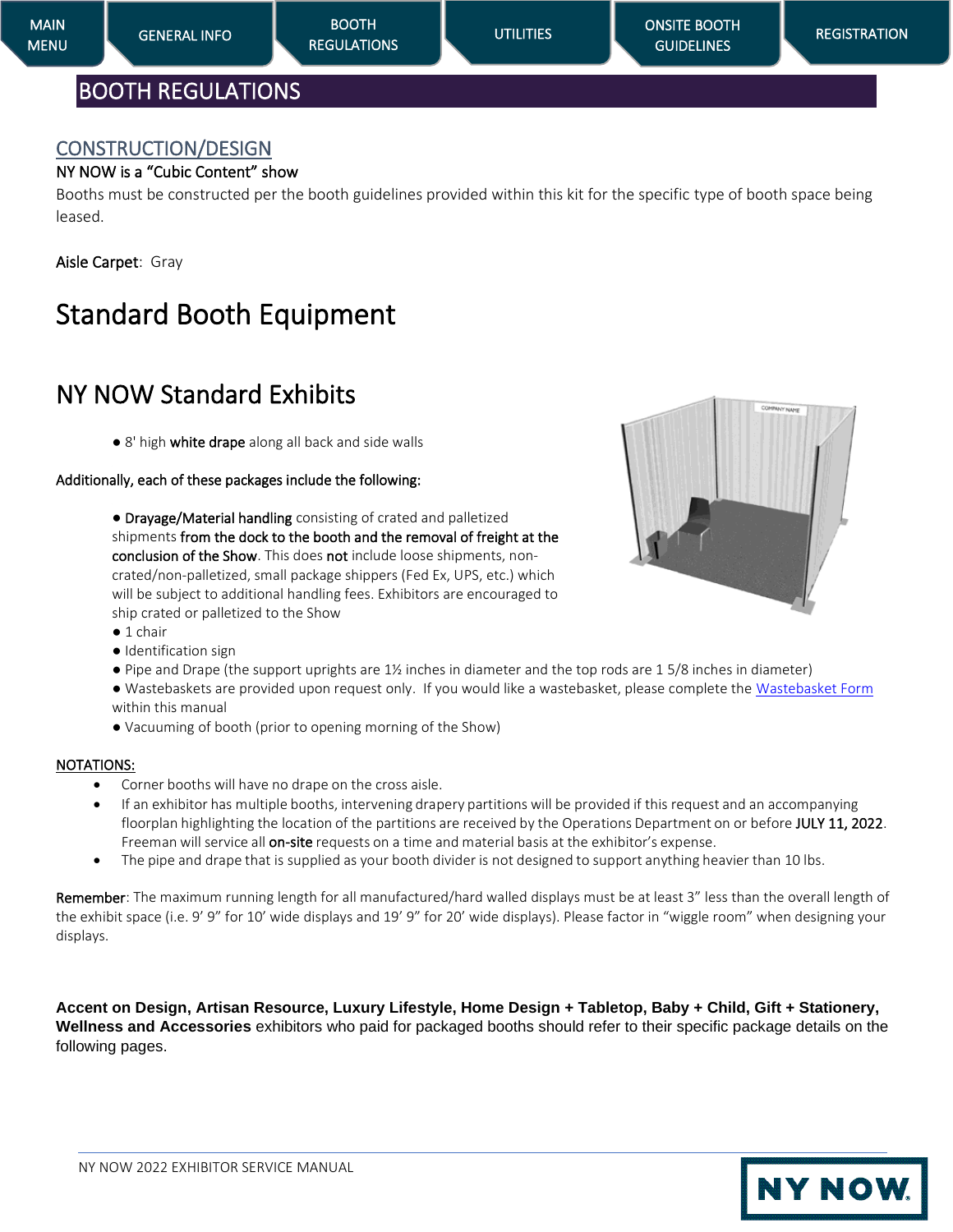# Veloce with Fascia (Front Crossbar)

Veloce Fascia exhibitors who have ordered and paid for the booth package, will be provided with a Veloce hard wall with fascia system, consisting of poplar plywood (painted white) panels white wooden framework including a front crossbar, and a double-sided street sign with company name and booth number.

#### *NOTE:* Booth configurations vary for this type of booth package. Show management provides a specific schematic for the contracted booth size. A standard 10 'x 10' or 10' x 12'(inside depth dimension 11'8 and 9/16") booth has an inside width dimension of 9' 7". A 10' x 10' constructed display will not fit within the confines of a 10' x 10' Veloce fascia hard wall booth package.

If you are taking the packaged booth option, please be advised that wooden (painted white) framework will be in place overhead, around the sides, and in front of your booth(s) as a means of support. Where an exhibitor takes more than one space, the intervening wall panels are provided as long as this request and an accompanying floor plan highlighting the position of the wall panels are received by the Operations Department on or before *JULY 11, 2022.*

Freeman will service all on-site change requests on a time and material cost basis. Please be advised that exhibitors will be responsible for charges associated with the installation of any supports required for free standing and "angled" walls and doors. This booth system is contiguous and difficult to alter. Keep this in mind when planning your display. Various wall treatments are permitted. Some acceptable examples are as follows: painting, wallpapering, draping, stapling and nailing into the wall.



\*\*NOTE -if the diameter of a nail or fastening device in the panel is larger than 6.3mm (0.25'), a refurbishing fee will apply. All panels should be left in as close to their original condition – remove nails, screws, adhesive wallpaper to avoid refurbishing fee. Exhibitors do not need to repaint the panels.

While we speak in feet the booth structure is built in meters – for exact measurements, please refer to the booth schematic provided by the show team. Pleas[e click here](https://d15k2d11r6t6rl.cloudfront.net/public/users/Integrators/BeeProAgency/337791_323381/Veloce%20Booth%20Wall%20Specifications.pdf) for the exact specifications sheet.

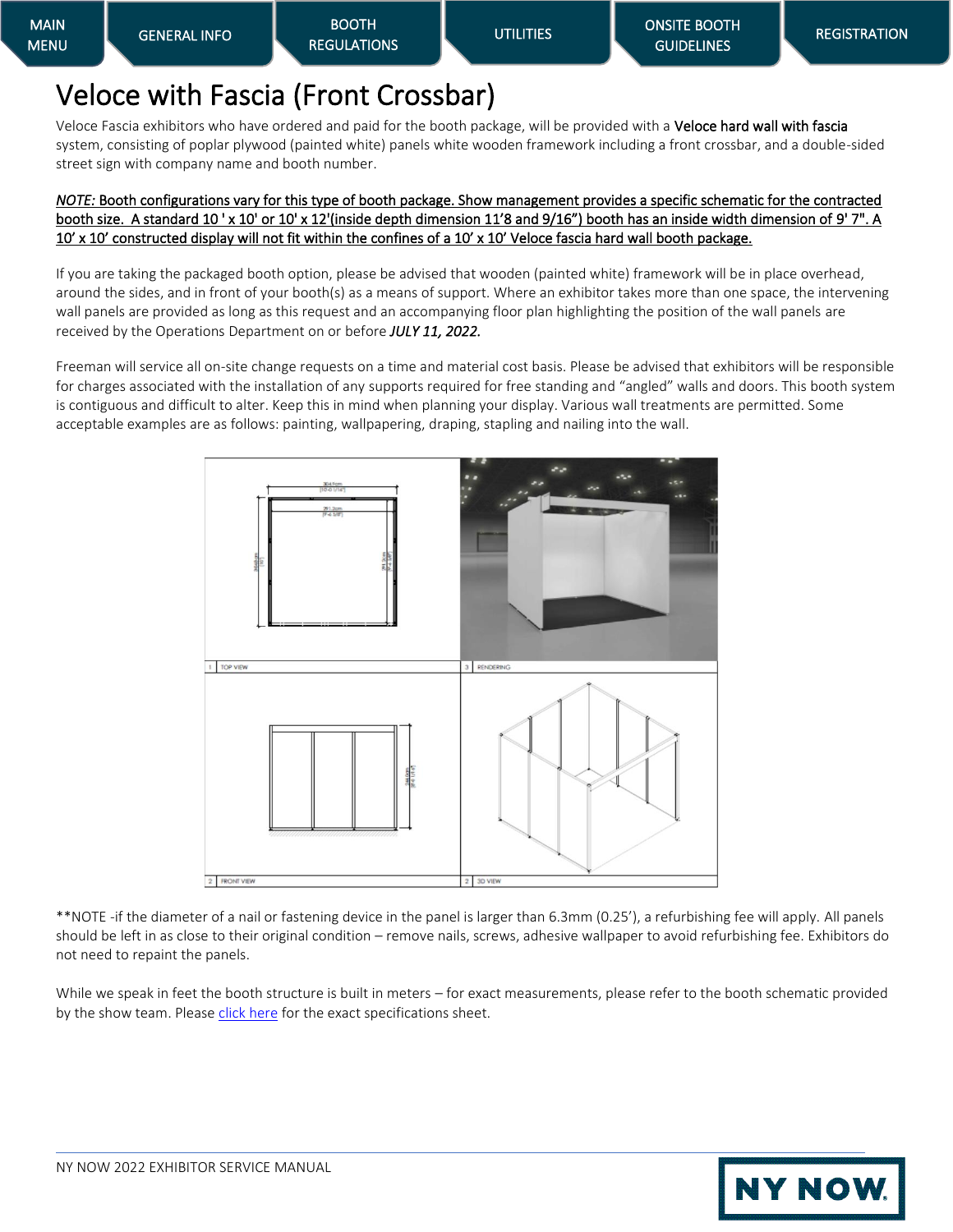#### Each packaged booth comes with the following:

- Drayage/Material handling consisting of crated and palletized shipments from the dock to the booth and the removal of freight at Show close. This does not include loose shipments, non-crated/non-palletized, small package shippers (Fed Ex, UPS, etc.) which will be subject to additional fees. Exhibitors are encouraged to ship crated or palletized to the Show.
- Lighting: Please see below for package specifics. Power and labor for light fixtures is included.
- WIFI for all event days inside the exhibit halls.
- 8' high poplar wood panels (you are permitted to paint the walls yourself) – comes with a front crossbar.
- Black booth carpeting will be installed without exception.
- 1 side chair.
- Vacuuming of booth (prior to the opening morning of the Show).
- Wastebaskets are provided upon request only. If you would like a wastebasket, please complete the [Wastebasket Form](https://nynow.a2zinc.net/Summer2022/Public/e_exhibitorconsole.aspx) within this manual.
- Double sided sign with name and booth number.

## Lighting per Booth Size:

| <b>Booth</b><br><b>Size</b> | Veloce Fascia Track Lighting-Halogen Fixtures |       |                                |
|-----------------------------|-----------------------------------------------|-------|--------------------------------|
| 8x10                        | 1 track $w/$ 3 lights                         |       |                                |
| 10x10                       | 1 track $w/4$ lights                          | 20x20 | 4 tracks w/ 4 lights per track |
| 10x20                       | 2 tracks $-4$ lights per track                | 20x30 | 6 tracks w/ 4 lights per track |
| 10x30                       | 3 tracks - 4 lights per track                 |       |                                |
| 10x40                       | 4 tracks- 4 lights per track                  |       |                                |

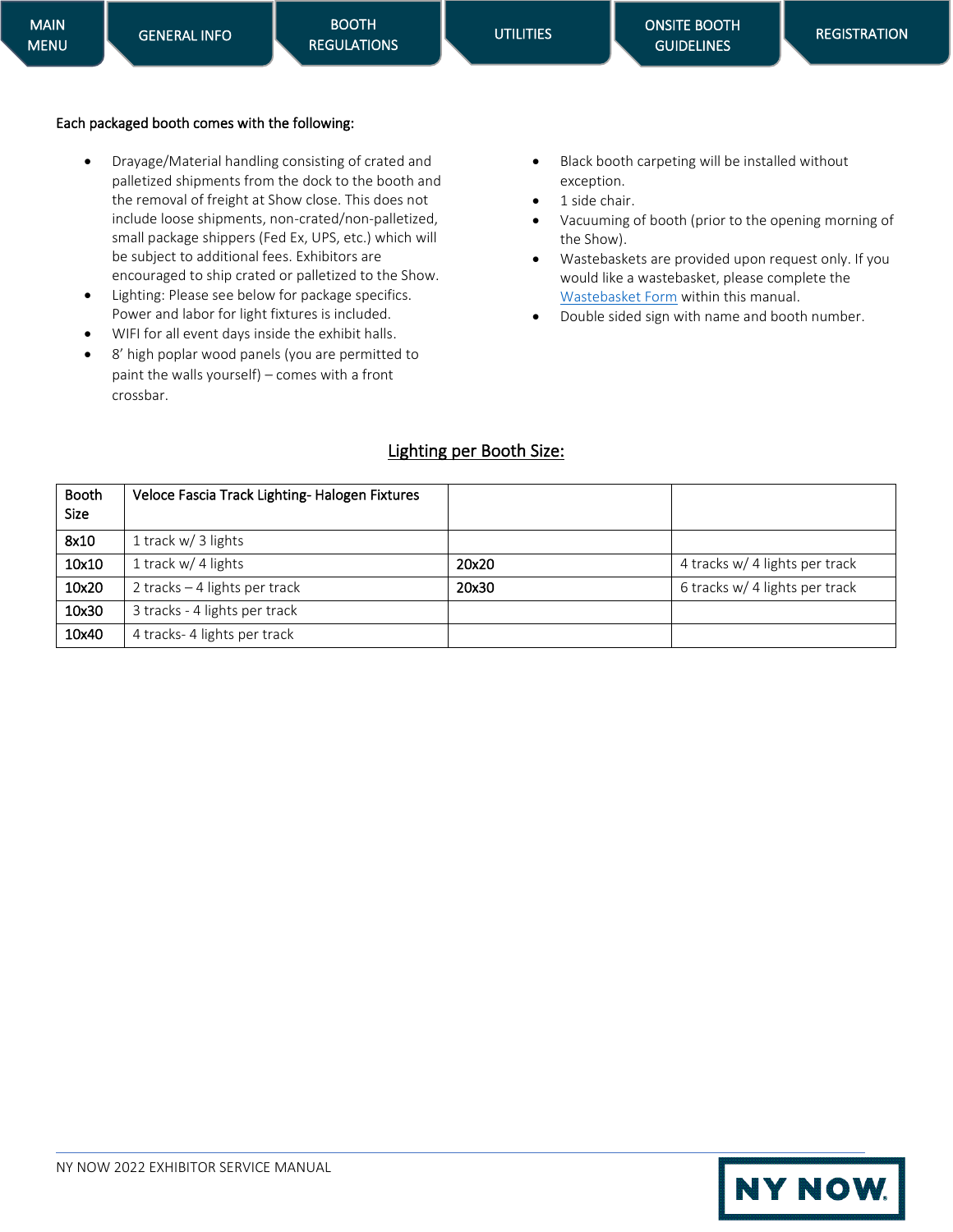# Veloce No Fascia (Open Front)

Veloce No Fascia (open front, no crossbar) exhibitors who have ordered and paid for the booth package, will be provided with a Veloce hard wall system, consisting of poplar plywood (painted white) panels white wooden framework and a double-sided street sign with company name and booth number.

#### *NOTE:* Booth configurations vary for this type of booth package. Show management provides a specific schematic for the contracted booth size*.*

If you are taking the packaged booth option, please be advised that wooden (painted white) framework will be in place overhead, around the sides, and in front of your booth(s) as a means of support. Where an exhibitor takes more than one space, the intervening wall panels are provided as long as this request and an accompanying floor plan highlighting the position of the wall panels are received by the Operations Department on or before *JULY 11, 2022.*

Freeman will service all on-site requests on a time and material cost basis. Please be advised that exhibitors will be responsible for charges associated with the installation of any supports required for free standing and "angled" walls and doors. All corner booths will have a 2' deep x 8' high side panel on the cross-aisle side. This booth system is contiguous and difficult to alter. Keep this in mind when planning your display. Various wall treatments are permitted. Some acceptable examples are as follows: painting, wallpapering, draping, stapling and nailing into the wall.

\*\*NOTE -if the diameter of a nail or fastening device in the panel is larger than 6.3mm (0.25'), a refurbishing fee will apply. All panels should be left in as close to their original condition – remove nails, screws, adhesive wallpaper to avoid refurbishing fee. Exhibitors do not need to repaint the panels.

While we speak in feet the booth structure is built in meters – for exact measurements, please refer to the booth schematic provided by the show team. Pleas[e click here](https://d15k2d11r6t6rl.cloudfront.net/public/users/Integrators/BeeProAgency/337791_323381/Veloce%20Booth%20Wall%20Specifications.pdf) for the exact specifications sheet.

## PACKAGED BOOTHS



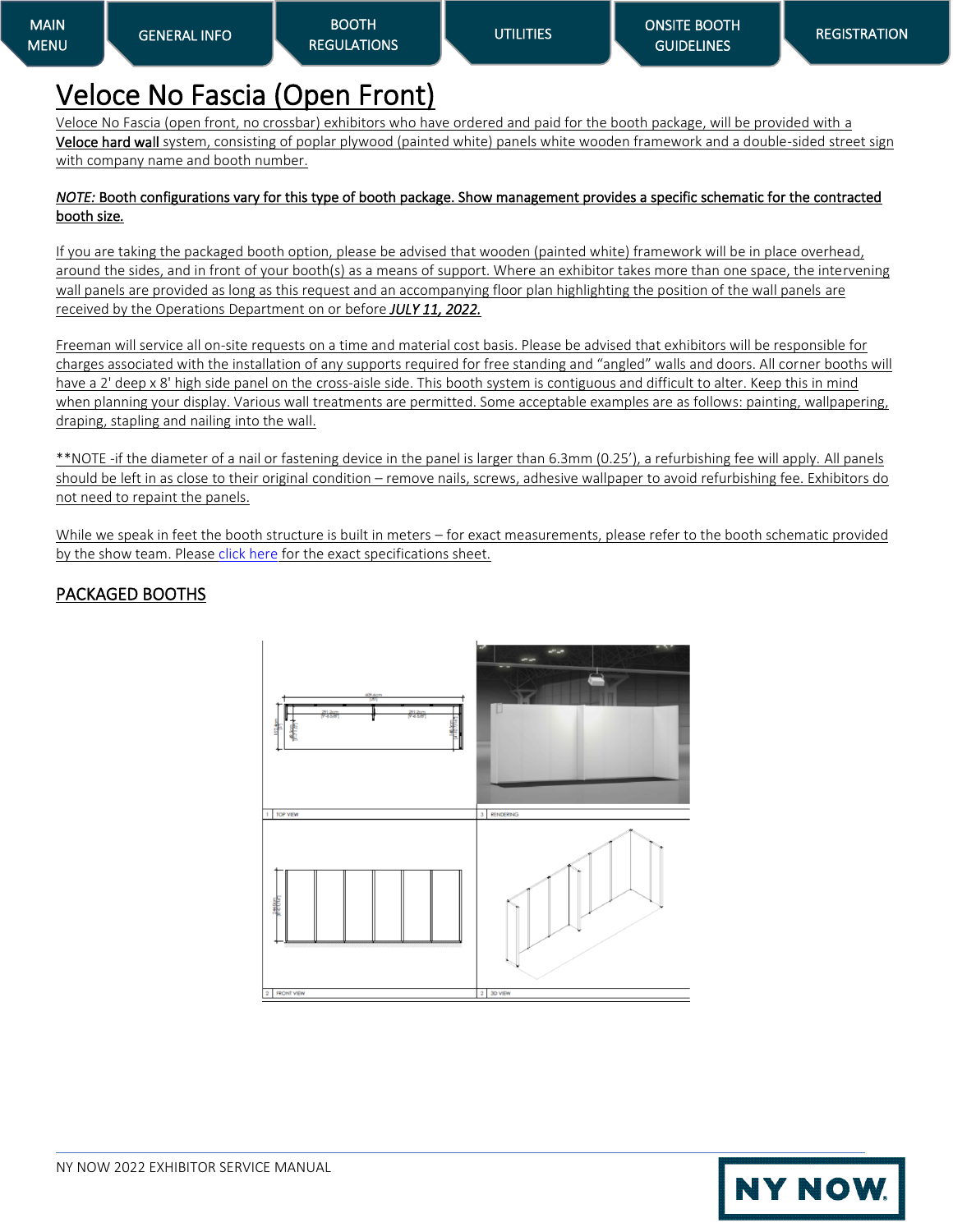#### Each packaged booth comes with the following:

[GENERAL INFO](#page-1-0) 

- Drayage/Material handling consisting of crated and palletized shipments from the dock to the booth and the removal of freight at Show close. This does not include loose shipments, non-crated/non-palletized, small package shippers (Fed Ex, UPS, etc.) which will be subject to additional fees. Exhibitors are encouraged to ship crated or palletized to the Show.
- Lighting: Please see below for lighting package specifics. Power and labor for light fixtures is included.
- WIFI for all event days inside the exhibit halls.

| Lighting per Booth Size: |                       |  |  |
|--------------------------|-----------------------|--|--|
| <b>Booth Size</b>        | Veloce No Fascia # of |  |  |
|                          | Parcans               |  |  |
| 5x10                     |                       |  |  |
| 5x20                     | 1                     |  |  |
|                          |                       |  |  |

- 8' high poplar wood panels (you are permitted to paint the walls yourself).
- Black booth carpeting will be installed without exception.
- 1 side chair.

**UTILITIES** 

- Vacuuming of booth (prior to the opening morning of the Show).
- Wastebaskets are provided upon request only. If you would like a wastebasket, please complete the [Wastebasket Form](https://nynow.a2zinc.net/Summer2022/public/e_exhibitorconsole.aspx) within this manual.
- Double sided sign with name and booth number.

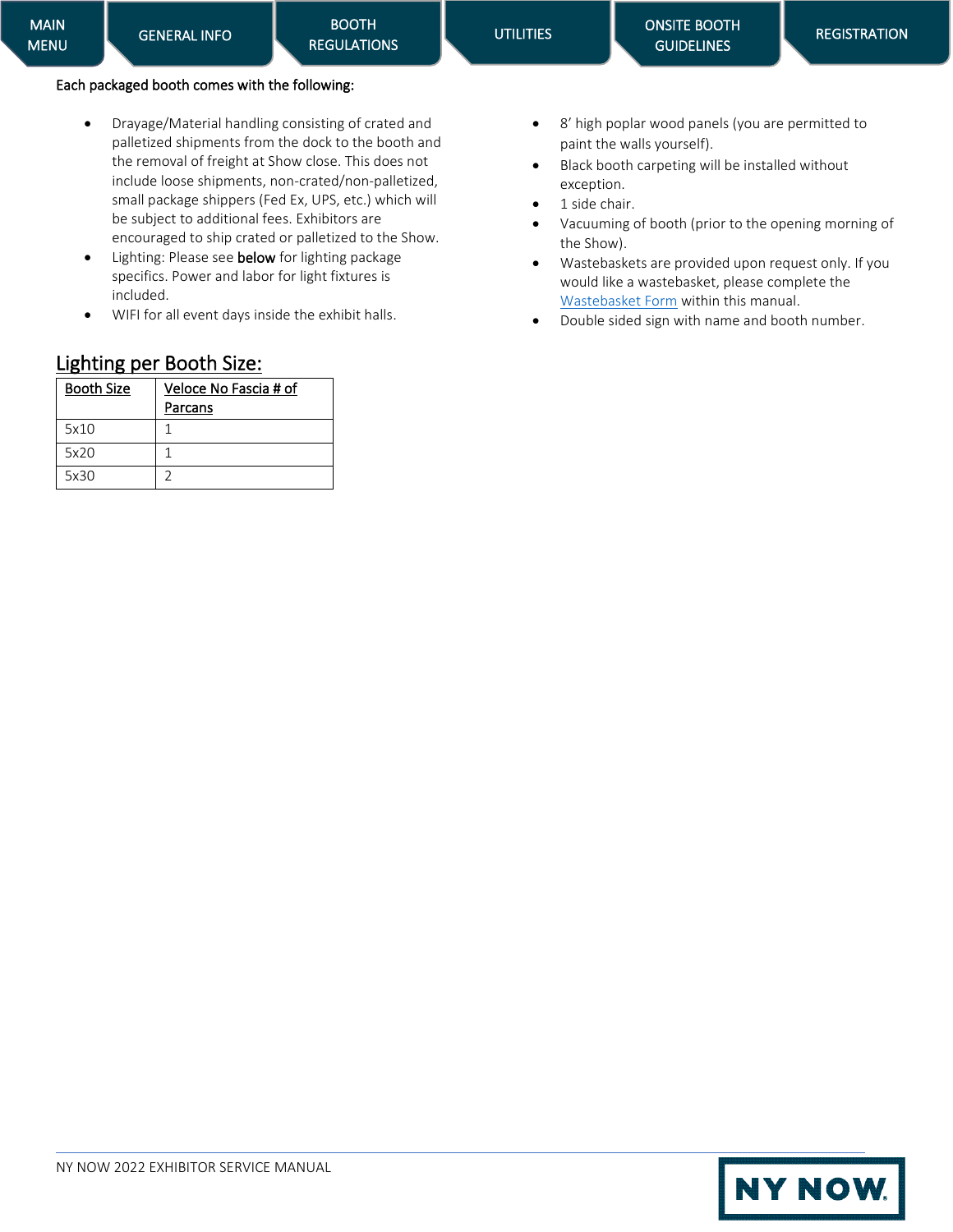All other equipment and services are the responsibility of the exhibitor. Online ordering (where available) and printable order forms are located within this kit.

|               | <b>Tasks</b><br>(Performed by Employees of the Exhibiting Company, NOT 3rd Party)                                                                                   | An Exhibitor Can            | An Exhibitor<br>Can't               |
|---------------|---------------------------------------------------------------------------------------------------------------------------------------------------------------------|-----------------------------|-------------------------------------|
| CONSTRUCTION  | Use Power tools or other types of carpenter/construction equipment are<br>not permitted in the building unless specific written approval is obtained in<br>advance. |                             | $\times$                            |
|               | Ladders                                                                                                                                                             | Under 2 steps               | Over 2 steps                        |
|               | Paint                                                                                                                                                               | X                           |                                     |
|               | Move any freight by hand carry                                                                                                                                      | If carried by one<br>person | If required more<br>than one person |
| FREIGHT       | Move any freight from a vehicle larger than a Sprinter van.                                                                                                         |                             | $\times$                            |
|               | Move any freight moved on equipment larger than a two-wheeled baggage<br>cart.                                                                                      |                             | X                                   |
|               | Plug in their own devices and equipment for properly ordered 110-volt<br>electrical service of 1500 watts or less.                                                  | $\times$                    |                                     |
|               | Install track lighting (Electricians MUST install all track lighting!).                                                                                             |                             | <b>XXX</b>                          |
| ELECTRICAL    | Install light bulbs into fixtures prior to electricians installing the fixtures.                                                                                    | X                           |                                     |
|               |                                                                                                                                                                     |                             |                                     |
|               | Test and tune equipment.                                                                                                                                            | X                           |                                     |
|               | Unpack, pack and arrange their merchandise and products in their exhibit.                                                                                           | $\times$                    |                                     |
| MERCHANDISING | Clean and wipe down their products and display merchandise and parts of<br>their exhibit not installed by other Javits labor.                                       | X                           |                                     |
|               |                                                                                                                                                                     |                             |                                     |
|               |                                                                                                                                                                     |                             |                                     |
|               |                                                                                                                                                                     |                             |                                     |

Electrical Rules for Javits - [click here](https://www.javitscenter.com/en/plan/policies/#:~:text=Exhibitors%20may%20install%20and%20dismantle,to%20cables%20run%20by%20electricians.)

Labor Rules for Javits - [click here](https://www.javitscenter.com/en/plan/policies/)

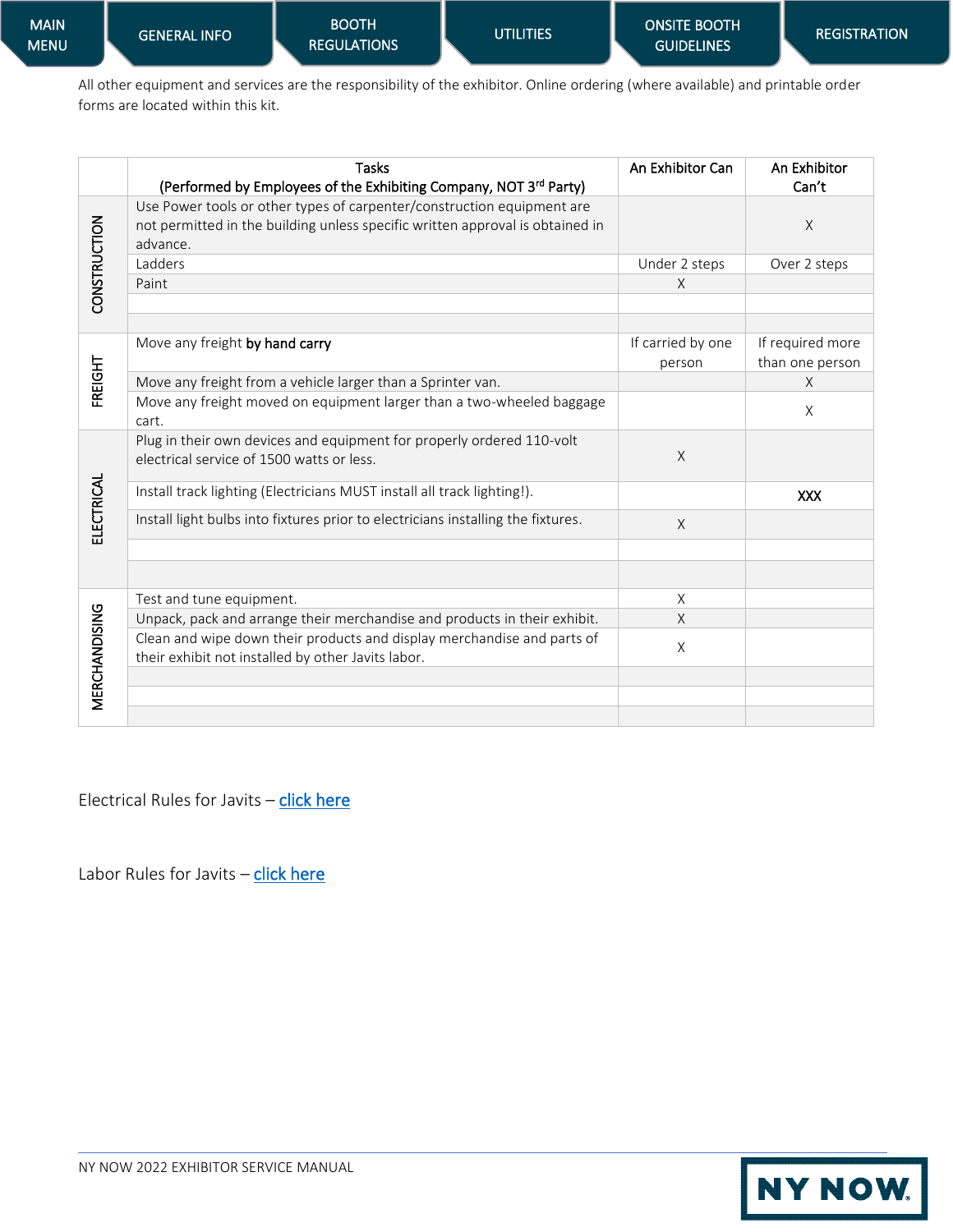## <span id="page-14-0"></span>Linear / Inline Booth Guidelines

| not to scale.                                                                                                                                                                                                    | col to scale                                                                                                                                                                                                                                                                                                                          | not to scale                                                                                                                                                                  |
|------------------------------------------------------------------------------------------------------------------------------------------------------------------------------------------------------------------|---------------------------------------------------------------------------------------------------------------------------------------------------------------------------------------------------------------------------------------------------------------------------------------------------------------------------------------|-------------------------------------------------------------------------------------------------------------------------------------------------------------------------------|
| <b>CORNER BOOTH SPACE</b><br>aisles on 2 sides; cubic content w/ provided drape                                                                                                                                  | PERIMETER BOOTH SPACE<br>booth backs up to wall in event space, max height 12'<br>BACK WALL<br>FRONT                                                                                                                                                                                                                                  | <b>END CAP PENINSULA BOOTH SPACE</b><br>cubic content, aisles on 3 sides                                                                                                      |
| <b>Corner</b> booths must adhere to the same<br>guidelines as linear booths with the exception<br>that two sides will be exposed to an aisle.                                                                    | Perimeter booths are linear booths<br>that back up against a wall of the<br>facility, not to another line of<br>exhibits, and have a maximum height<br>of twelve feet (12').                                                                                                                                                          | End-Cap booths are exposed to an<br>aisle on three sides and comprised<br>of two adjacent 10'x10' booth<br>spaces and must adhere to the<br>same guidelines as linear booths. |
| <b>Onsite Booth Guidelines</b><br>Linear / Inline Booth Variations:                                                                                                                                              |                                                                                                                                                                                                                                                                                                                                       |                                                                                                                                                                               |
| Labor/Union Laws<br><b>Building Rules/Guidelines</b>                                                                                                                                                             | Variance requests can be submitted to Show Management for review.<br>Contact Lorrie.debellis@emeraldx.com                                                                                                                                                                                                                             |                                                                                                                                                                               |
| <b>Additional Information</b>                                                                                                                                                                                    | sides at the exhibitor's expense.<br><b>Variance Requests</b>                                                                                                                                                                                                                                                                         |                                                                                                                                                                               |
| Hanging Signs / Graphics<br>Linear/Inline booths are not permitted to<br>have hanging signs.<br>Signs, logos and graphics placed along booth<br>edges may not face into adjacent booths.                         | <b>Exposed Surfaces</b><br>All exposed exhibit components extending above the 8' high pipe and<br>drape sidewall and backwall must be completely finished, painted, and with<br>no exposed wires or framing visible. Show management reserves the right<br>to determine whether a wall is finished and may order draping of exposed   |                                                                                                                                                                               |
| Use of Space - Cubic Content Rule:<br>Exhibitors may build their exhibit within the<br>entire width and depth of their booth and up<br>to the maximum allowable height of the<br>linear booth type/variation.    | Footprint Rule or "Wiggle Room" Factor<br>The width and depth of your booth structure should be designed so any<br>side adjacent to another exhibitor's booth is 3 inches less than the<br>dimensions of your booth space. This is to allow space for the dividing<br>drape and utility cables/hoses that must be run between booths. |                                                                                                                                                                               |
|                                                                                                                                                                                                                  |                                                                                                                                                                                                                                                                                                                                       | not to scale                                                                                                                                                                  |
|                                                                                                                                                                                                                  | <b>FRONT</b>                                                                                                                                                                                                                                                                                                                          |                                                                                                                                                                               |
| Linear & Perimeter booths are commonly ten<br>feet (10') deep and multiples of ten feet (10')<br>wide, i.e., 10' x 10', 10' x 20', 10' x 30', etc.                                                               | $8'$ MAX<br><b>HEIGHT</b>                                                                                                                                                                                                                                                                                                             | NEIGHBORING<br><b>BOOTH</b>                                                                                                                                                   |
| Linear booths, also called "inline" booths, are<br>generally arranged in a straight line and have<br>neighboring exhibitors on their immediate<br>right and left, leaving only one side exposed<br>to the aisle. | <b>INLINE BOOTH SPACE</b><br>10 X 10, cubic content, with provided drape, max height 8'<br><b>NEIGHBORING</b><br><b>BOOTH</b>                                                                                                                                                                                                         | <b>NEIGHBORING</b><br><b>BOOTH</b>                                                                                                                                            |
| Definition and/or Dimension                                                                                                                                                                                      |                                                                                                                                                                                                                                                                                                                                       |                                                                                                                                                                               |

# NY NOW.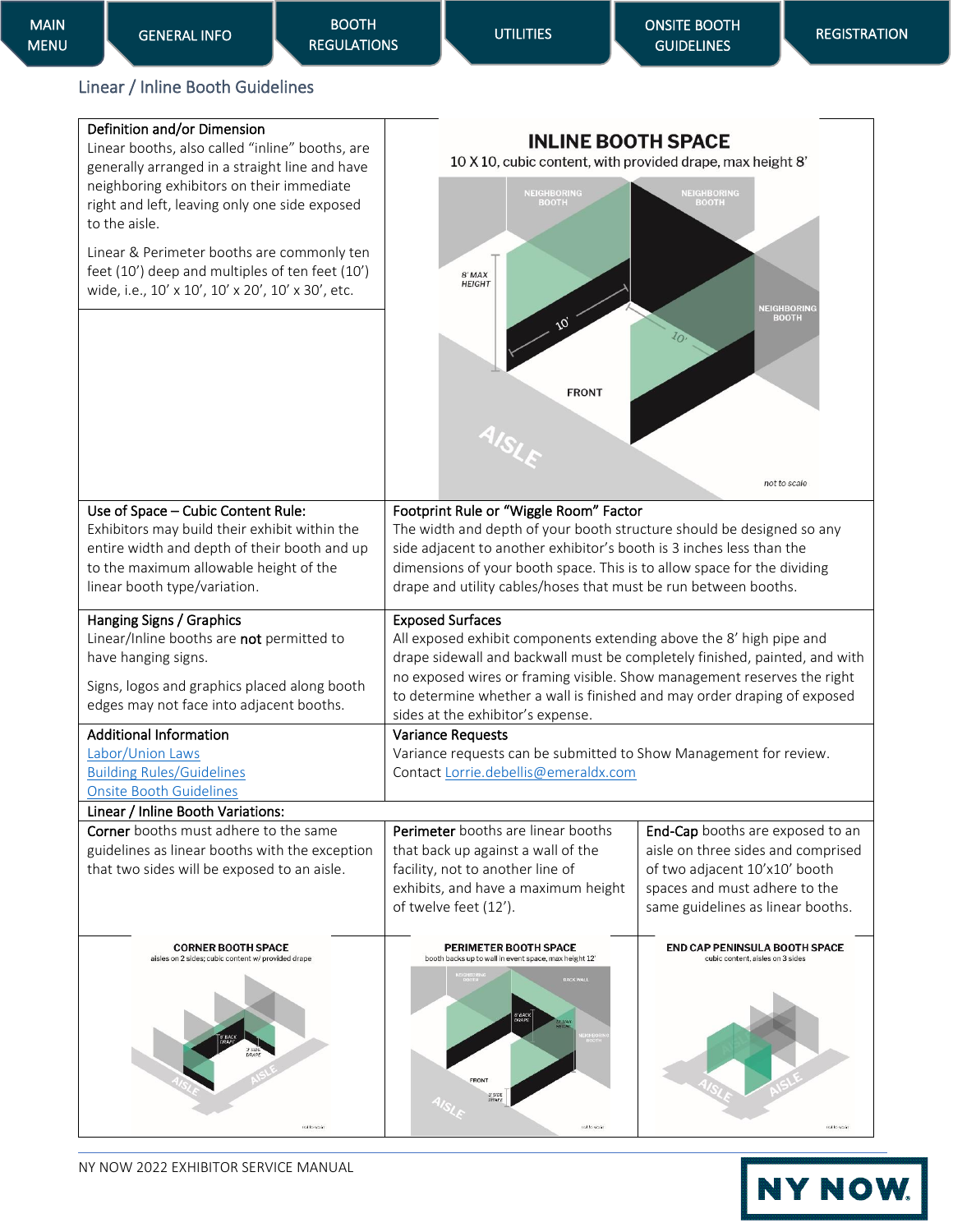## <span id="page-15-0"></span>Island Booth Guidelines

| Definition and/or Dimension<br>Island booths are any size booth exposed to an aisle on all<br>four sides.<br>Island booths are typically twenty feet (20') by twenty feet<br>(20') or larger, although may be configured differently.<br>What's Provided / Included<br>Island booths do not come with drapes or ID signs.<br>All equipment and services are the responsibility of the<br>exhibitor. | <b>ISLAND BOOTH SPACE</b><br>aisles on 4 sides                                                                                                                                                                                                                                                          |
|-----------------------------------------------------------------------------------------------------------------------------------------------------------------------------------------------------------------------------------------------------------------------------------------------------------------------------------------------------------------------------------------------------|---------------------------------------------------------------------------------------------------------------------------------------------------------------------------------------------------------------------------------------------------------------------------------------------------------|
|                                                                                                                                                                                                                                                                                                                                                                                                     | not to scale                                                                                                                                                                                                                                                                                            |
| Use of Space - Cubic Content Rule:<br>The entire cubic content of the booth may be used up to the<br>maximum allowable combined height of twenty feet (20')<br>between any ground supported structure and hanging sign,<br>when viewed perpendicular to the floor from any point on<br>any side.                                                                                                    | Footprint Rule or "Wiggle Room" Factor<br>Since Island Booths do not have any adjacent booths, the<br>footprint rule is not applicable.                                                                                                                                                                 |
| Hanging Signs / Graphics<br>All hanging signs must be approved by show management<br>and are considered a sponsorship opportunity.<br>Please contact your sales representative if interested.                                                                                                                                                                                                       | <b>Exposed Surfaces</b><br>All exposed exhibit components must be completely<br>finished, painted, and with no exposed wires or framing<br>visible. Show management reserves the right to determine<br>whether a wall is finished and may order draping of exposed<br>sides at the exhibitor's expense. |
| <b>Additional Information</b><br>Labor/Union Laws<br><b>Demonstration Guidelines</b><br>Americans with Disabilities Act<br><b>Building Rules/Guidelines</b><br><b>Display Guidelines</b>                                                                                                                                                                                                            | <b>Variance Requests</b><br>Variance requests can be submitted to Show Management<br>for review. Please email Lorrie.debellis@emeraldx.com                                                                                                                                                              |

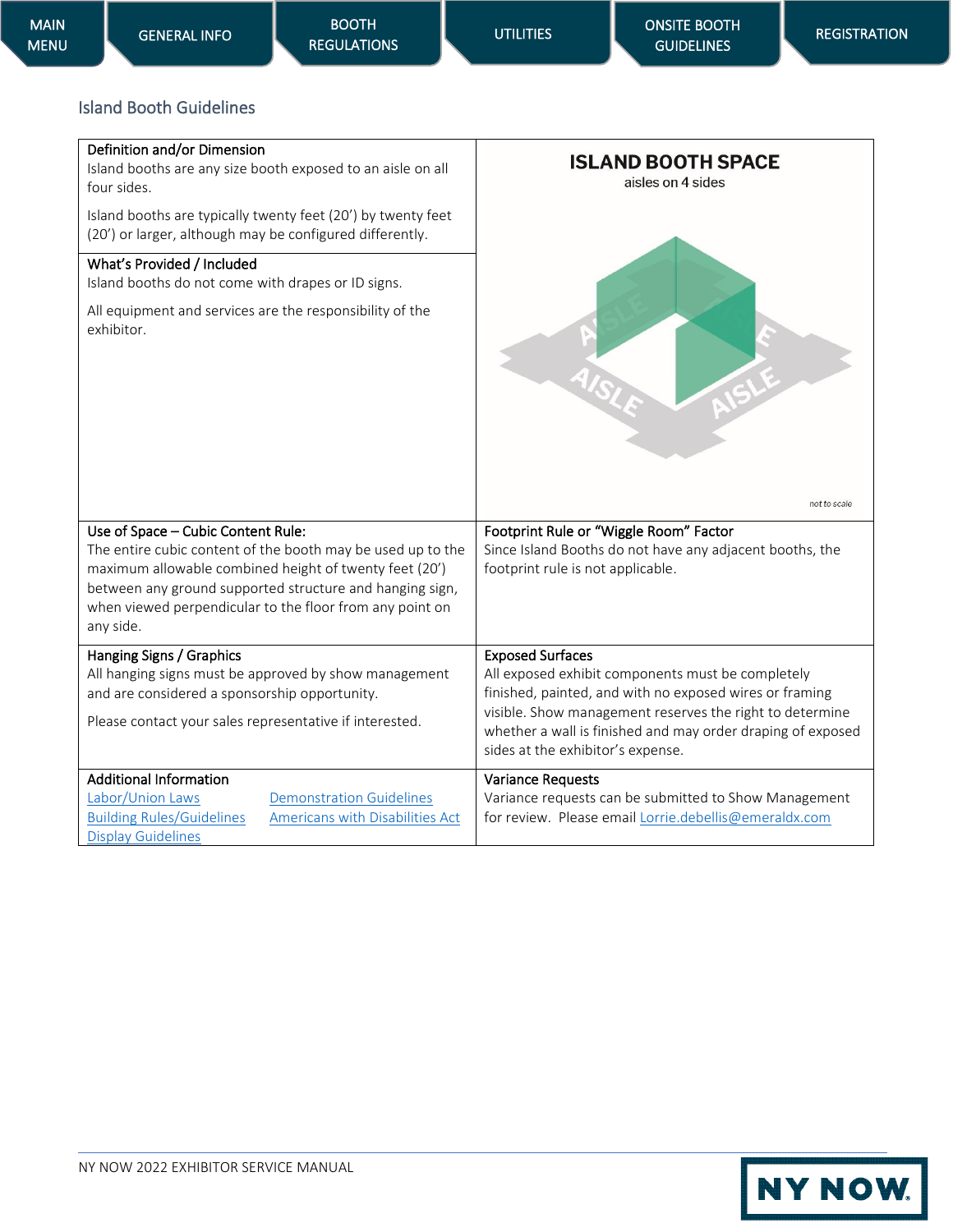## <span id="page-16-0"></span>Peninsula Booth Guidelines

#### Definition and/or Dimension

Peninsula booths are exposed to an aisle on three sides, comprised of a minimum of four booths, and typically back up to linear booths behind.

Peninsula booths are usually twenty feet (20') by twenty feet (20') or larger.



**PENINSULA BOOTH SPACE** 

| Footprint Rule or "Wiggle Room" Factor<br>The width and depth of your booth structure should be<br>designed so any side adjacent to another exhibitor's booth is<br>3 inches less than the dimensions of your booth space. This<br>is to allow space for the dividing drape and utility                 |
|---------------------------------------------------------------------------------------------------------------------------------------------------------------------------------------------------------------------------------------------------------------------------------------------------------|
| cables/hoses that must be run between booths.                                                                                                                                                                                                                                                           |
| <b>Exposed Surfaces</b><br>All exposed exhibit components must be completely<br>finished, painted, and with no exposed wires or framing<br>visible. Show management reserves the right to determine<br>whether a wall is finished and may order draping of exposed<br>sides at the exhibitor's expense. |
| <b>Variance Requests</b><br>Variance requests can be submitted to Show Management<br>for review by emailing Lorrie.debellis@emeraldx.com                                                                                                                                                                |
|                                                                                                                                                                                                                                                                                                         |

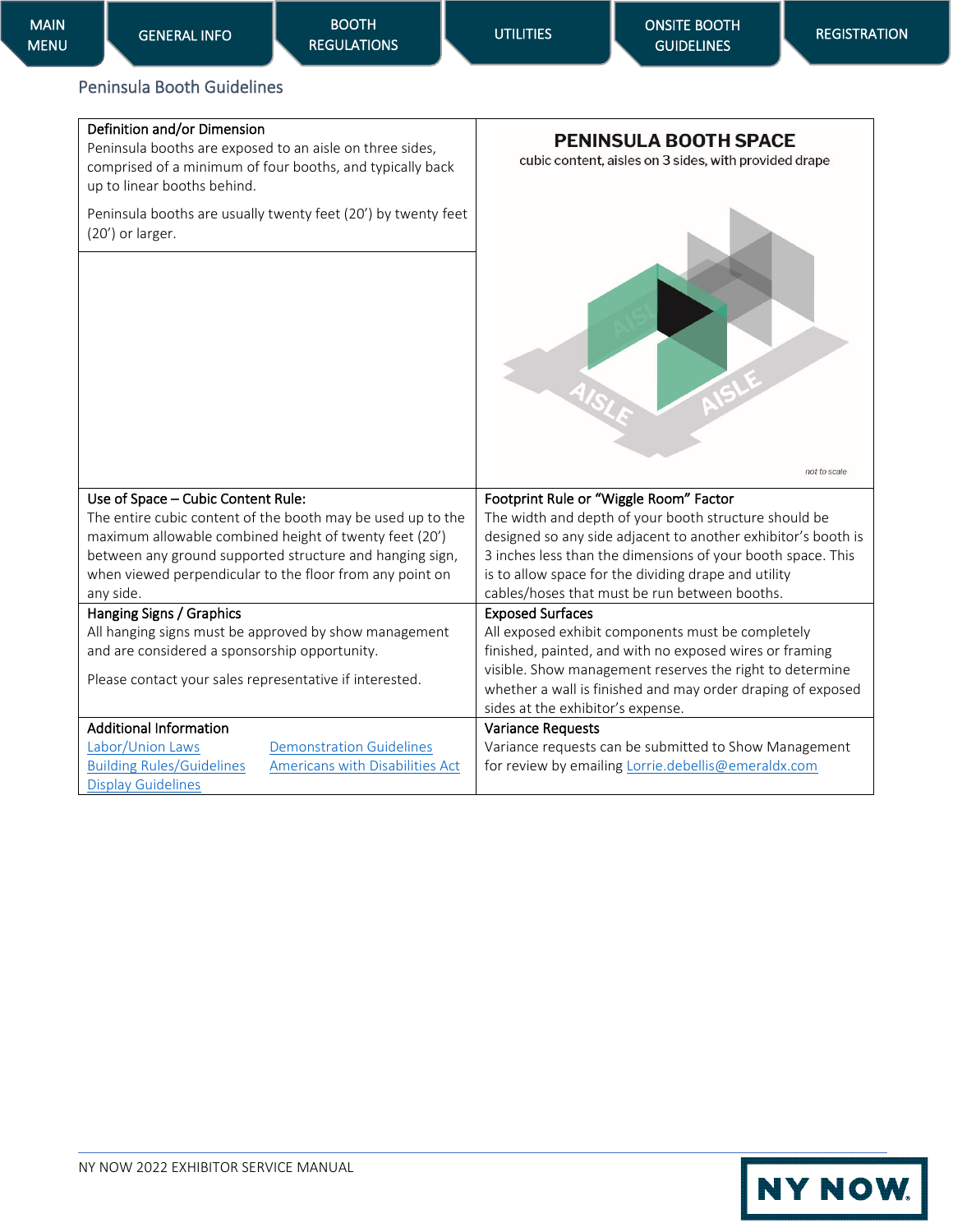## Drones

No drones, remotely piloted aircraft systems (RPAS), or Unmanned Aerial Vehicles (UAVs) are permitted in any exhibit hall or any NY NOW space.

## HELIUM BALLOONS

Helium balloons and products are not allowed in the Javits unless they are specific product to be displayed for resale. Exhibitors must sign a Statement of Responsibility accepting financial responsibility for their removal if the balloons become attached to or entangled with the Javits Center's ceiling. [Click here](https://nynow.a2zinc.net/Summer2022/Public/e_exhibitorconsole.aspx) to complete this required form which must be returned to Show Management 30 days prior to the event. Please note that helium tanks may not be stored on the show floor but may be stored with the Javits' plumbers for a fee. For more information on helium tank storage call 877-452-8487.

## Lighting

Lighting, including spotlights and gobos, should be directed to the inner confines of the exhibit space. Lighting should not project onto other exhibits or exhibition aisles.

Lighting which is potentially harmful, such as lasers or ultraviolet lighting, should comply with facility rules and be approved by show management.

Lighting that spins, rotates or pulsates and other specialized lighting effects should be in good taste and not interfere with neighboring exhibitors or otherwise detract from the general atmosphere of the exhibition.

Currently, some facilities do not allow quartz halogen lighting fixtures in exhibits due to potential fire hazards. Check with show management for rules specific to the event facility.

Droplights or special lighting devices must be hung at a level or positioned so as not to prove to be an irritant or distraction to neighboring exhibit booths or guests.

Use of halogen rules vary by facility and should be verified prior to booth construction. To ensure safety, halogen lamps are limited to 75-watts and must be of the sealed variety which prevents direct handling of the bulb. The use of any stem mounted halogen or other fixtures employing either a linear quartz bulb or a non-shielded halogen bulb is strictly prohibited.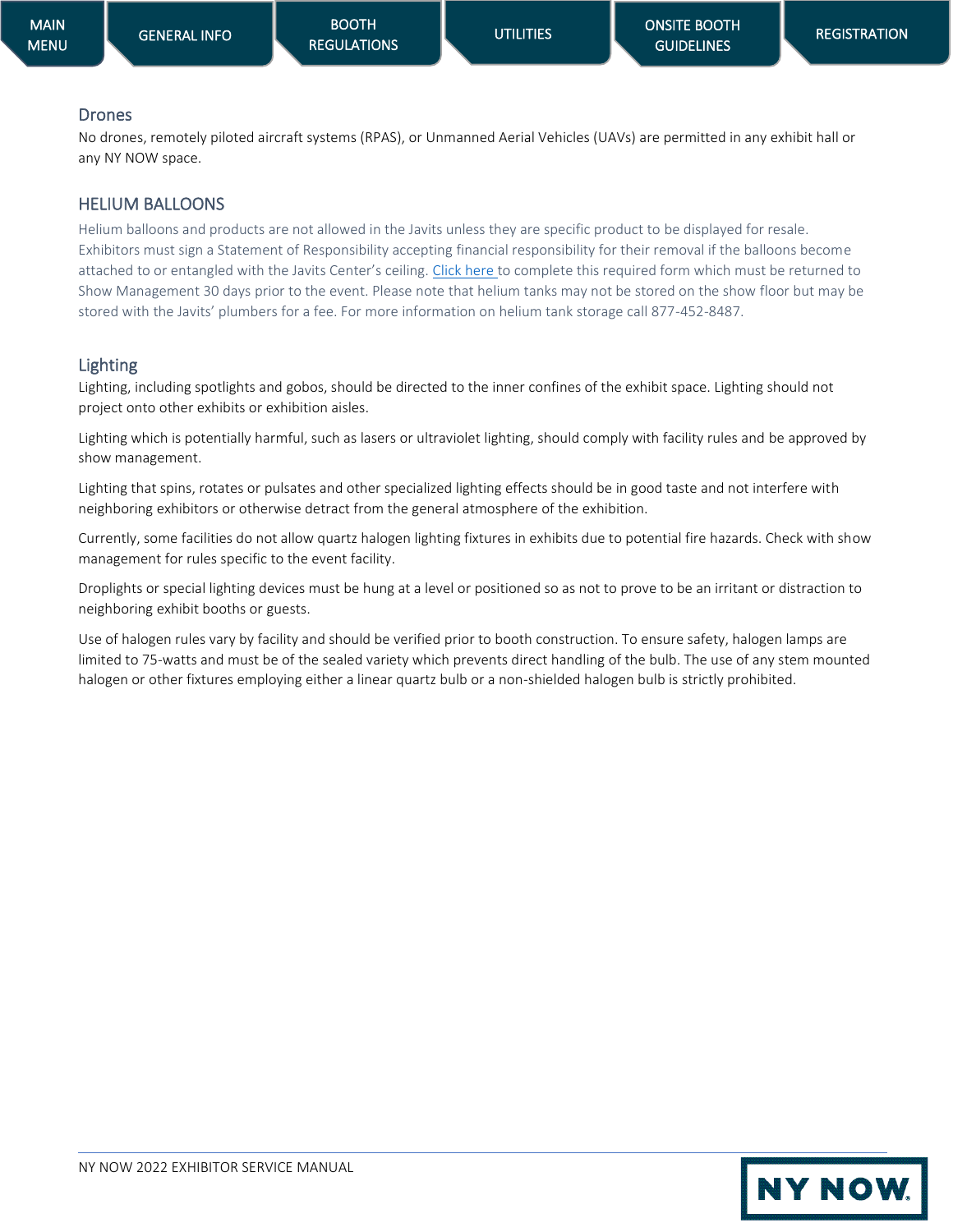**NY NOW.** 

## <span id="page-18-0"></span>FREIGHT & DELIVERIES

<span id="page-18-1"></span>Warehouse Address Exhibiting Company Name / Booth # NY NOW C/O Freeman 140 Central Ave, Ste 130 Kearny, NJ 07032

Freeman will accept crated, boxed, or skidded materials at their warehouse beginning Monday, JULY 11, 2022 at the above address. Material arriving after Monday, AUGUST 1, 2022 will be received at the warehouse with an additional after-deadline charge.

Please note that the Freeman warehouse does not accept uncrated freight (loose, pad-wrapped material, and/or unskidded machinery), COD shipments, hazardous materials, freight requiring refrigerated or frozen storage, a single piece of freight weighing over 5,000 pounds, or a single piece of freight beyond the dimensions of 180 inches high x 93 inches wide.

Warehouse materials are accepted at the warehouse Monday through Friday between the hours of 8:00 a.m. and 3:30 p.m.

Certified weight tickets must accompany all shipments.

If required, provide your carrier with this phone number: (888) 508-5054.

You can download and print Advance Warehouse Shipping Labels for booths with this link:

- [Advance Warehouse Shipping Labels](https://nynow.com/wp-content/uploads/2022/04/NY-NOW-S22-shipping-labels-warehouse.pdf)
- **[Material Handling Rates](https://nynow.com/wp-content/uploads/2022/05/material-handling-S22.pdf)**

Freeman material handling fees for advance shipments to the Freeman warehouse include:

- Delivery of items to the booth prior to 9:00 AM on scheduled Targeted Freight Move-In Day.
- Removal and storage of empty crates during the show.
- Return of empty crates after the close of the show and all aisle carpet is rolled. This process will take several hours, and Freeman cannot guarantee or specify the arrival time of empty crates.

#### <span id="page-18-2"></span>Direct to Show Site Address Please refer to the Freight Target Check-In/Move-In Floor Plan for your targeted move-in date and time.

Exhibiting Company Name / Booth # NY NOW Jacob K. Javits Convention Center C/O Freeman 369 12th Ave New York, NY 10001

Freeman will receive shipments at the exhibit facility on target dates. Shipments arriving before target dates may be refused by the facility. Any charges incurred for early freight accepted by the facility or for multiple delivery attempts will be the responsibility of the exhibitor.

Certified weight tickets must accompany all shipments.

If required, provide your carrier with this phone number: (888) 508-5054.

This show will be marshalled. Drivers must check in no later than 2:30 p.m. on targeted move-in date in order to be off-loaded on the same day. Show site deliveries do not have a guaranteed time and are handled on an "as checked in and received" basis.

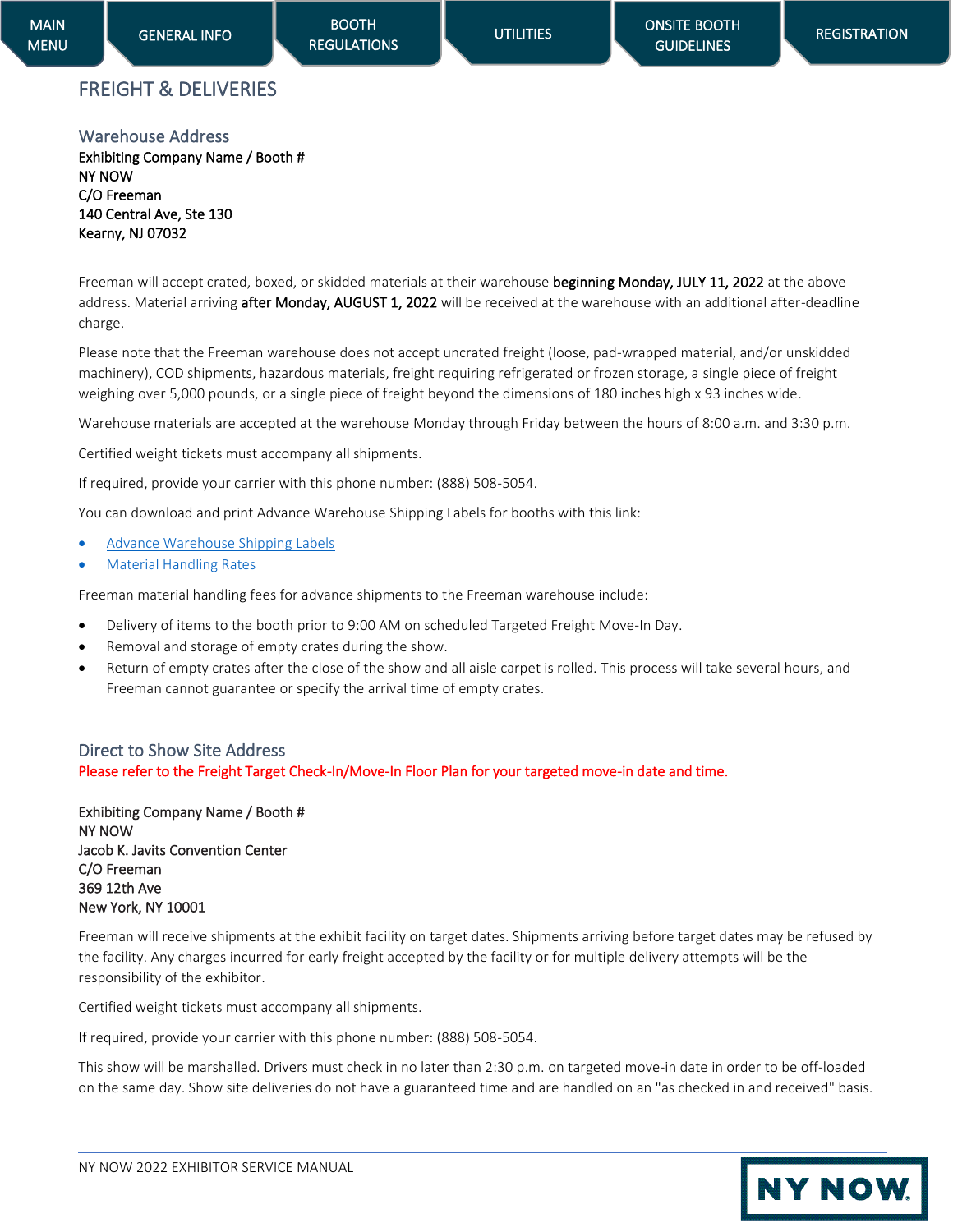**NY NOW** 

Please note: Any materials received by Freeman are subject to material handling charges and are the responsibility of the exhibitor. This also applies to items not ordered through the Official Show Vendors. Refer to the Material Handling Form in [FreemanOnline](https://www.freemanco.com/store?utm_source=Forms&utm_medium=PDF) for charges for the service.

You can download and print Show Site Shipping Labels for booths in the West Hall and for booths in the South Hall. Plan to use two labels on each piece you will be shipping and use a waterproof marker to address the label and mark your booth number.

- [Show Site Shipping Labels](https://nynow.com/wp-content/uploads/2022/04/NY-NOW-S22-shipping-labels-showsite.pdf)
- [Material Handling Rates](https://nynow.com/wp-content/uploads/2022/05/material-handling-S22.pdf)

Freeman material handling fees for direct shipments to the Jacob K. Javits Convention Center include:

- Acceptance and unloading of items upon delivery and delivery to the booth.
- Removal and storage of empty crates during the show.
- Return of empty crates after the close of the show and all aisle carpet is rolled. This process will take several hours, and Freeman cannot guarantee or specify the arrival time of empty crates.

Please be aware that disposal of exhibit properties is not included as part of your material handling charges. Please contact Freeman for your quoted rates and rules applicable to disposal of your exhibit properties.

#### <span id="page-19-0"></span>Marshaling Yard

All delivering carriers must check in at the Freeman Marshaling Yard prior to delivering to the Javits Center. Please review the [driver check-in requirements for inbound shipments.](https://nynow.com/wp-content/uploads/2022/05/driver-check-in-info.pdf)

If required, provide your carrier with this phone number: (888) 508-5054.

#### <span id="page-19-1"></span>Targeted Freight Move-In Guidelines

All Exhibitors have a Targeted Freight Move-In Date. Determine your targeted freight move-in day by referring to the colorcoded Targeted Freight Move-In Floor Plan for the exhibit hall your booth is in found on the [Exhibitor Resources Dashboard](https://nynow.a2zinc.net/Summer2022/Public/e_Login.aspx?FromPage=e_ExhibitorConsole&_ga=2.64316911.1788441476.1651582324-1997703713.1618420931) of the NY NOW website.

- The targeted freight move-in schedule pertains only to freight arrival. It does not necessarily represent the day the exhibitor should start setting up. Exhibitors may move in once their freight has been delivered to their booth.
- The targeted freight move-in date primarily applies to direct shipments. It is the day that exhibitors shipping direct to the convention center can have their shipments arrive. All delivery vehicles must check-in to the marshaling yard and await deployment to the convention center to be unloaded. The delivery of the direct shipments to the booth will depend on when the truck checks into the marshaling yard, what position in line the truck is in to be sent to the convention center for unloading, and how long it takes Freeman to unload the truck at the loading dock, log in all parts of the shipment and then deliver them to the booth. Due to the amount of direct deliveries each day, this can take hours. Even though an exhibitor has a target time of 8:00am on a specific date, this does not mean the shipment can come directly to the convention center and get to the booth by 8:00am to start setting up. As a result, exhibitors should not schedule setup labor at their exact targeted freight time.
- The way that the target freight move-in date applies to advance shipments is that this is the day and time that Freeman guarantees that warehouse deliveries will be delivered to the booth by. In this scenario, if an exhibitor has a targeted freight time of 8:00am on a specific day and has shipped everything to the advance warehouse, they could order labor to start at 8:00am as their shipment will be at their booth. If there are concerns with the amount of time available to set up, we recommend shipping to the advance warehouse as this provides the maximum amount of setup time available.
- Exhibitors do not need to be present on their targeted freight day if they do not feel the need to be there. If an exhibitor is targeted with 4 days to setup but they only need 2 days, they only need to make sure any shipments sent directly to the convention center arrive on their target date. Any advance shipments will be placed at their booth by the target day. When exhibitors arrive to setup, their shipment will be at the booth, and they will be ready to begin working.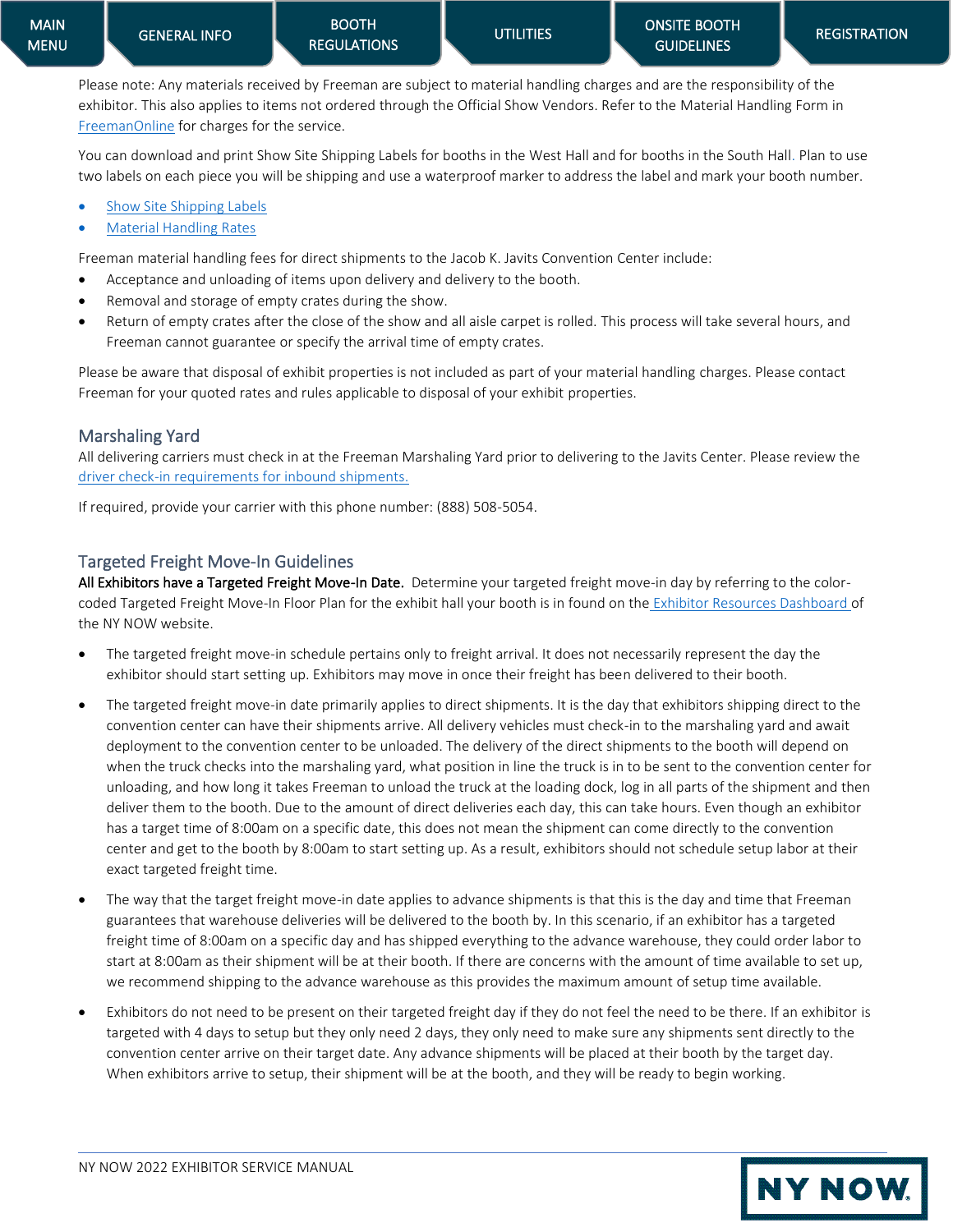• Exhibitors wishing to request a revised targeted move-in date and time must email show management the request at [Lorrie.debellis@emeraldx.com](mailto:Lorrie.debellis@emeraldx.com) by JULY 11, 2022. All target change requests must be authorized and approved by Freeman and revised target times will be communicated by email.

## <span id="page-20-0"></span>Move-in/out Procedures

![](_page_20_Figure_8.jpeg)

## Self-Unloading / Hand Carry Policy

#### HAND CARRY

The lane in front/adjacent to the Crystal Palace (on 11<sup>th</sup> Avenue between 35th and 36th streets) has been designated as the official location for exhibitors to hand carry or unload booth materials. Exhibitors must be badged and may hand carry their merchandise from their privately owned vehicle (i.e. car, van, SUV but no larger than a Sprinter van) to the designated exhibit areas. Exhibitors may use nothing larger than a two-wheeled baggage cart (plastic or rubber wheels only) or hanging clothes racks with four wheels to move in their items. Hand carts & dollies are not permitted. Unloading requires one person to remain with the vehicle at ALL times. Product must be unloaded within 30 minutes and the vehicle must then be moved. Vehicles left unattended will be ticketed and towed. See Labor Rules and Regulations for specific instruction.

## Privately Owned Vehicles (POV)

Vehicles that qualify as a POV may utilize the POV Check-In Area at the Jacob K. Javits Convention Center. Freeman workers equipped with flat carts will assist exhibitors with unloading at the posted roundtrip rate. Large vehicles are limited to a Sprinter van, no box truck allowed. Two people must be with the vehicle – one to accompany the product to the booth and one to remove the vehicle from the area – and the vehicle must be completely unloaded within 30 minutes of arrival at the unloading area. Vehicles that do not qualify for this service or that require mechanical assistance to unload will be directed to the marshaling yard.

*POV, or Privately Owned Vehicles, are defined as cars, pickup trucks, vans, and other trucks primarily designed for passenger use, not for cargo or freight.*

## Outbound Shipping

Freeman Exhibitor Support will gladly prepare your outbound Material Handling Agreement and labels in advance. Complete the Outbound Shipping form and your paperwork will be available at show site. Be sure your carrier knows the company name and booth number when making arrangements for shipping your exhibit at the close of the show.

![](_page_20_Picture_17.jpeg)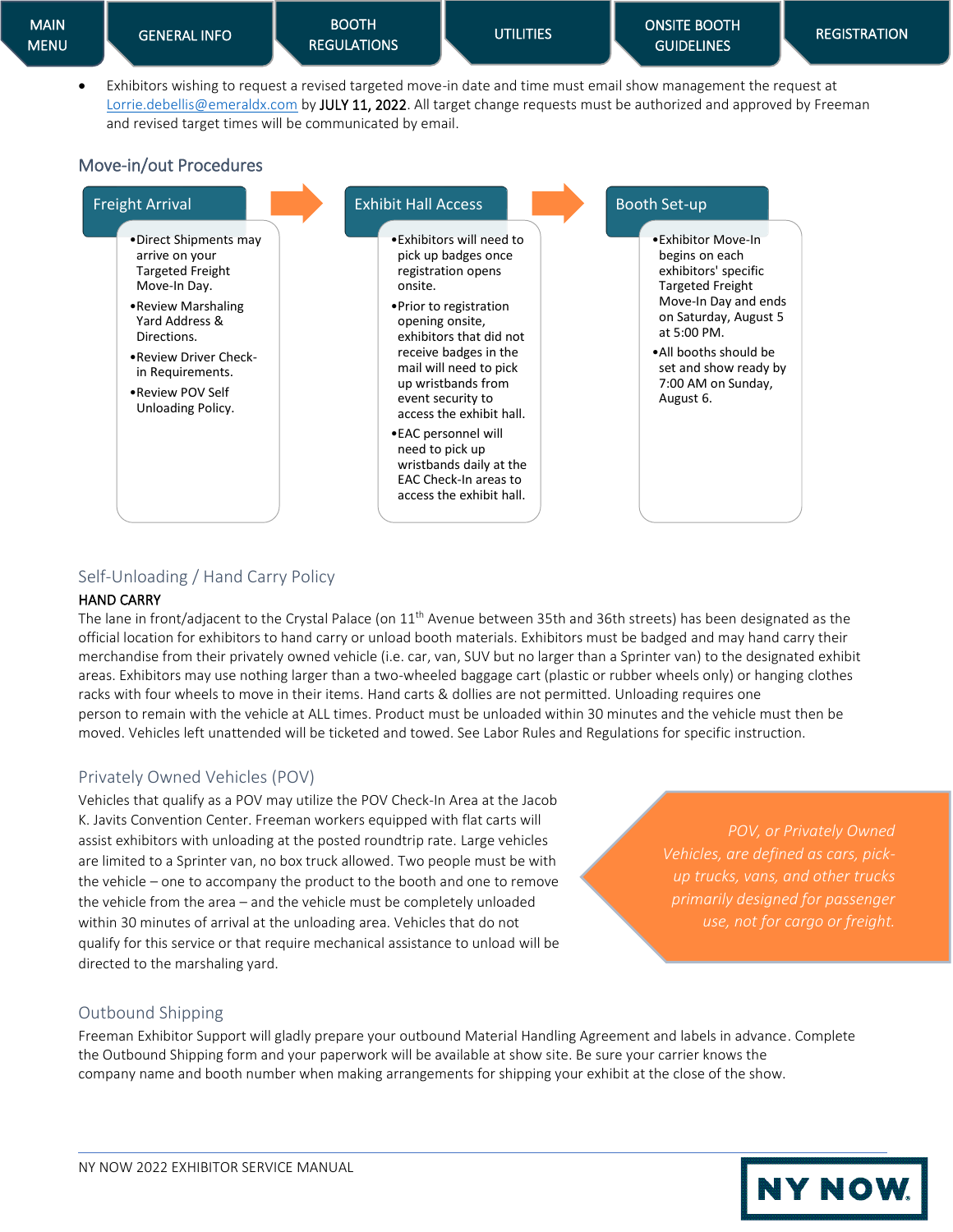![](_page_21_Figure_0.jpeg)

#### <span id="page-21-0"></span>Accessible Storage

Accessible storage service is available at show site for exhibitors to easily access their product samples and literature during show days only.

#### <span id="page-21-1"></span>International Freight

Phoenix International Business Logistics has been appointed as the official international freight forwarder and customs broker. For more information, please visit thei[r website](https://phoenixlogistics.com/) o[r download the International Shipping Instructions.](https://nynow.com/wp-content/uploads/2022/05/phoenix-intl-S22.pdf)

## <span id="page-21-2"></span>INSTALL/DISMANTLE & LABOR REGULATIONS

#### UNION JURISDICTIONS at Jacob K. Javits Convention Center

There are three (3) major unions that have jurisdiction over trade shows. The following information will help guide you in understanding and conforming to union jurisdictions and its adherence to them when required.

#### TEAMSTER UNION:

Teamsters handle freight at the exhibit hall. They unload trucks or vehicles and deliver materials to and from booths. They also provide rigging of machinery, moving services and spot machinery in your booth. The normal rigging crew consists of two men and a forklift. Customarily, this service must be ordered in advance at exhibitor's expense.

#### CARPENTER UNION:

Carpenters handle the erection and dismantling of display and exhibit booths. This also includes all display work. Carpenters uncrate and re-crate machinery or equipment and install and remove all draping and floor covering.

#### ELECTRICAL UNION:

Electricians handle all electrical work, which includes supply power lines to your booth, connecting equipment to outlets and install signs or headers that are lighted, unless they are permanently a part of the exhibit backwall.

#### Exhibitor access will terminate at 5:00 PM each set-up day. Set-up hours are as follows: Target Floorplan

- Exhibitors with a targeted freight date of Thursday may begin set-up on Thursday, August 11, after your target date time and *after the receipt of your freight.*
- Exhibitors may set up on Friday, August 12 and Saturday, August 13, from 8:00 AM until 5:00 PM.
- Neither setting up nor unpacking will be permitted after 6:00 PM on Saturday night to allow for the removal to storage of all cases and crates and the laying of aisle carpet.
- Children under 16 years of age are not allowed on the show floor during the set-up and tear-down process. There are no exceptions to this rule.
- Contact the show office if you need additional time once you arrive at Javits.

Please note that the exhibitor service desk will only be in operation during the hours noted in the Freeman Quick Facts and services provided by Freeman and other vendors may be limited outside of those times.

![](_page_21_Picture_21.jpeg)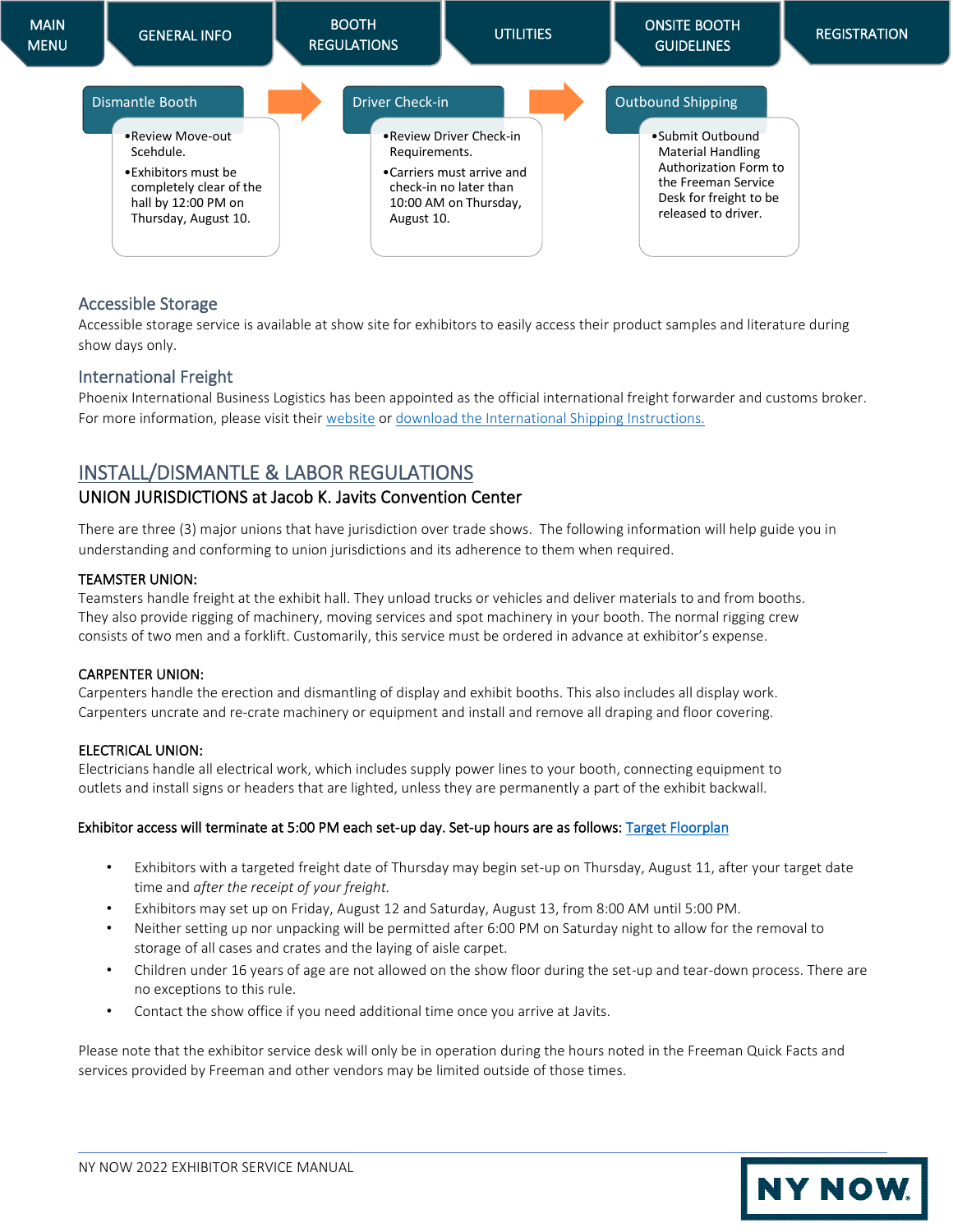**NY NOW** 

#### <span id="page-22-0"></span>Labor/Union Laws

Union Labor is required to assist in the installation and dismantling of exhibit booths.

Exhibit labor, freight and rigging labor, electricians and plumbers can be arranged for at established rates, using the providers' order forms. Exhibitors may not operate or utilize any type of tools, powered or mechanical equipment.

Union exhibit labor claims jurisdiction for the installation and dismantling of exhibits.

Union Labor is not required to put your products on display, to open cartons containing your products, nor to perform testing, maintenance, or repairs on your products.

If you hire any labor to assist you, it must be through the Official Contractor or a contractor which meets all of the regulations as an Exhibitor Appointed Contractor.

#### **Forklifts**

Forklift labor is an exclusive service provided by Freeman.

#### WHAT CAN EXHIBITORS DO WITHOUT UNION PERSONNEL?

Contrary to popular belief, exhibitors are allowed to do some work within the privacy of their own booths. Exhibitors may install and dismantle their own exhibit and lay their own carpet in their own exhibit area as long as the booth size is 250 sq ft or less and the following conditions are met:

1) No tools are used in the assembly or dismantle.

2) Individuals performing the work must be full time employees of the exhibiting company and carry identification to verify this fact. Exhibitors are allowed to unpack and repack their own products (if in cartons, not crates) and are allowed to do technical work on their machines, such as balancing, programming, cleaning of machines, etc. Exhibitors may "hand carry" or use nothing larger than a two-wheel baggage cart (rubber or plastic wheels only) to move their items. Exhibitors may move a "pop-up" display (equal or less than 25' in length) capable of being carried by hand by one person. The individuals moving the items must be full time employees of the exhibiting company and must carry identification to verify this fact. We hope the above will help you. If you are in doubt, do not wait until you get to the show to ask questions. Call the Show Manager or Freeman in advance.

#### Tipping

Tipping is expressly prohibited. This includes such practices as giving money, merchandise, or other special consideration for services rendered. Any attempt to solicit a gratuity by an employee for any service should be reported immediately to Freeman.

#### <span id="page-22-3"></span><span id="page-22-1"></span>Building Rules/Guidelines

It is strongly recommended that all exhibitors visit the [Jacob K. Javits Convention Center's Exhibitor page](https://javitscenter.com/), (Exhibit, Services). This page includes a [Guidelines & Information](https://www.javitscenter.com/media/111849/5090_javits_toolkit_010815.pdf) section with documents to be downloaded with information that should be reviewed and understood for any topics relating to your booth.

## <span id="page-22-2"></span>Safety

## Fire Marshal Requirements & Permitting

Please visit the Jacob K. Javits Convention Center's [Guidelines & Information](https://www.javitscenter.com/en/plan/policies/) page for Fire Marshal requirements.

## OSHA Regulations

All exhibitors and hired third-party contractors, must comply with environmental laws and OSHA regulations.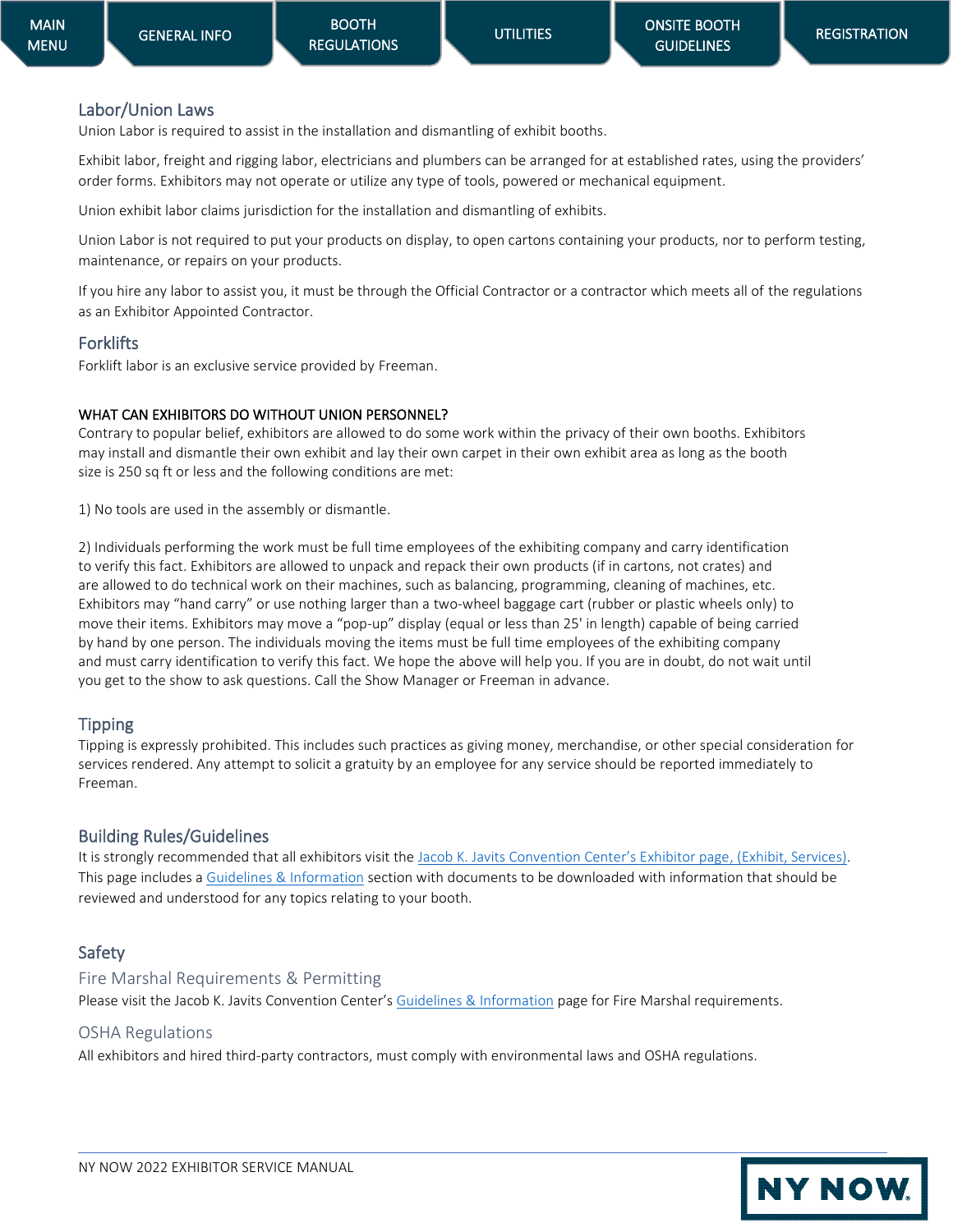## <span id="page-23-0"></span>Cleaning Clean Floor Policy

Items must be removed from the show floor as follows:

| All crates and skids labeled for EMPTY storage:                                                      | no later than 5:00 PM on Saturday, August 13, 2022 |
|------------------------------------------------------------------------------------------------------|----------------------------------------------------|
| All bulk trash labeled for disposal:                                                                 | no later than 5:00 PM on Saturday, August 13, 2022 |
| All ladders and large booth construction equipment: no later than 7:00 AM on Sunday, August 14, 2022 |                                                    |
| All booths set and show ready:                                                                       | no later than 7:00 AM on Sunday, August 14, 2022   |

Following this Clean Floor Policy schedule will allow Freeman sufficient time for overall cleaning of the exhibit hall, as well as provide exhibitors the space to complete their booth set up by keeping aisles clear.

There will be no exceptions to this policy. Crates without empty or access storage stickers will be tagged by the area floor managers or Freeman and removed from the exhibit hall – whether full or empty. Exhibitors may request product to be returned to their booth at the exhibitor's expense. Depending on where the crates are located, it may not be possible to access the crates prior to move-out.

## Excessive/Bulk Trash

Any bulk trash which consists of display materials, carpet, padding, crates and/or pallets will be disposed of and charged both a dumpster fee and a disposal fee during exhibitor move-in. Excessive booth materials and/or literature left in the booth at the end of published exhibitor move-out that is not labeled for an outbound shipment or donation will be considered abandoned and deemed as bulk trash. Bulk trash is defined as any waste larger than  $3' \times 3' \times 3'$  or  $1m \times 1m \times 1m$ . The exhibitor will be charged for the removal and disposal of these items.

## Booth & Material Abandonment

Exhibiting companies are required to make cleaning and labor arrangements for both material dismantle and/or removal. It is expected and required that all the exhibiting material be removed at the end of the show. It is not appropriate for bulk material to be left in the aisles during move-in or left behind during move-out. This includes, but is not limited to: flooring, large boxes and crates, racks, exhibit displays, literature, etc. If the exhibiting company does not want any or part of their exhibit material, arrangements for cleaning labor and dumpster/disposal need to be made in advance through Freeman. Exhibitors that do not comply with this policy and leave excessive literature and/or display materials in their booth during move-in or move-out will be deemed guilty of "material abandonment" and will be charged for the removal of these items.

## Care of the Facility

It is understood that exhibitors shall neither injure, nor mar, nor in any manner deface the premises.

No bolts, screws, hooks, or nails shall be driven into or otherwise attached to the walls or floors of the exhibit areas.

No part of the display may be attached to or otherwise secured to the columns, drapery backdrop or side dividers.

Decals or other adhesive materials shall not be applied or affixed to the walls, columns, or floor of the exhibit areas.

All curtains, draperies and decorations made from textiles of combustible fibers or other flammable materials must be flame proofed in the manner approved by all applicable jurisdictions.

Exhibitor shall promptly pay for any and all damages to the facility, booth equipment or the property of others caused by the exhibitor or any of its employees, agent's contractors or representatives.

## <span id="page-23-1"></span>**DONATIONS**

Housing Works is the official charity of NYNOW. Contact Sarah Tanenbaum for Homegoods, Gift Accessories, Furniture (including some IKEA furniture) donations 646-207-4847 or Jose Pouso 917-428-2135 for books or stationery donations.

![](_page_23_Picture_25.jpeg)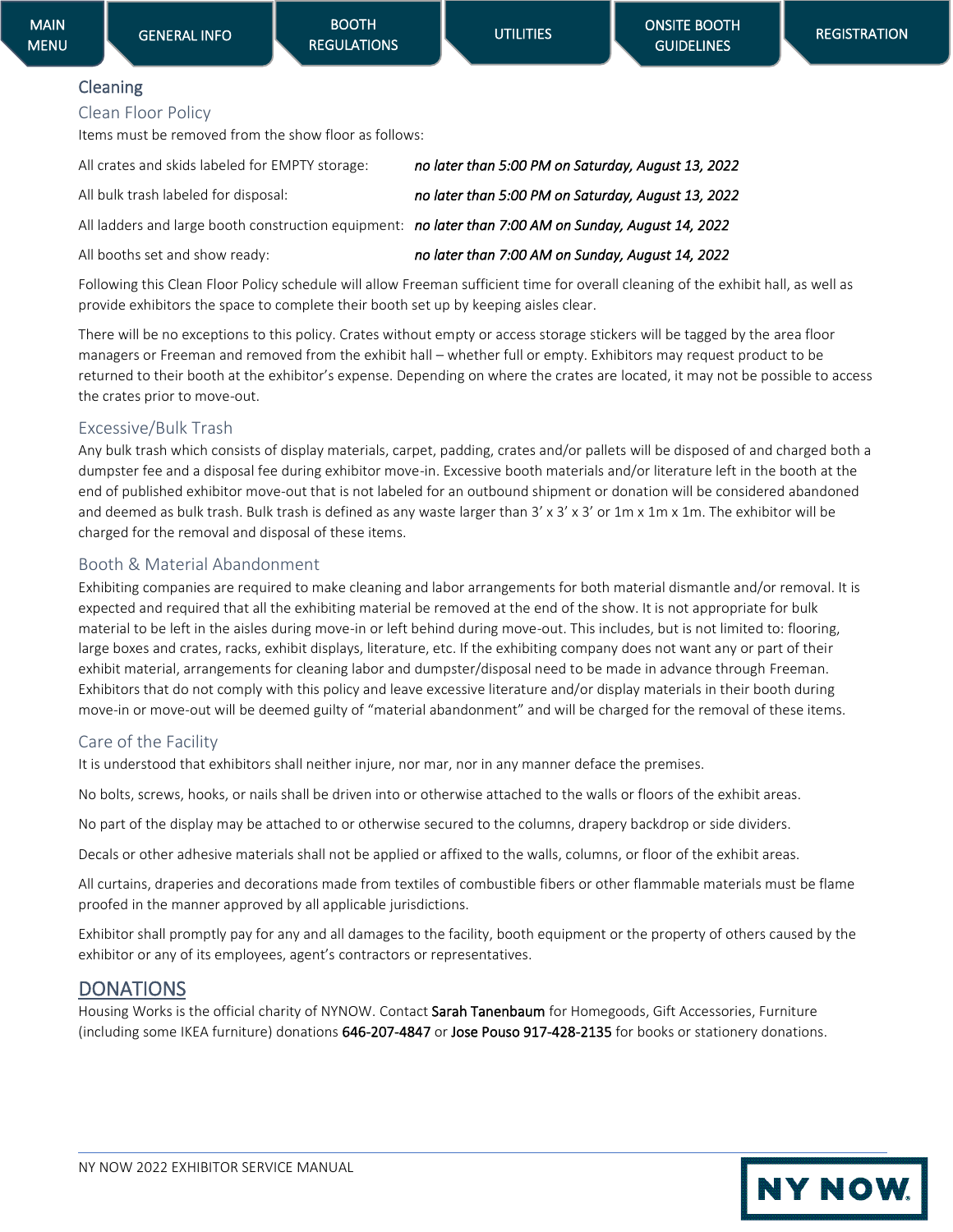BOOTH [REGULATIONS](#page-8-0) 

**NY NOW.** 

## <span id="page-24-0"></span>EXHIBITOR APPOINTED CONTRACTOR

If exhibitors wish to use an Exhibitor Appointed Contractor (EAC), the following rules and regulations must be adhered to by the exhibitor and the EAC. These rules will be strictly enforced. Completion of the required EAC [Notification Form & Insurance Submission](https://nynow.a2zinc.net/Summer2022/Public/e_exhibitorconsole.aspx) qualifies as acceptance that the EAC will abide by all rules and regulations, especially those as contained herein for EAC.

The EAC/I&D contractor must be licensed, insured, and authorized to work in Jacob K. Javits Convention Center. Contractors must adhere to all rules and regulations of NY contractor (I&D), and/or an exhibitor appointed exhibit, must complete the **EAC Notification Form** [& Insurance Submission](https://nynow.a2zinc.net/Summer2022/Public/e_exhibitorconsole.aspx)

Complete this form only if you are using the certificate of insurance.

NOW, Freeman, the Jacob K. Javits Convention Center, and the local unions. This includes keeping "no freight aisles" clear, clearing empty crates off the show floor, not dismantling any portion of the booth before show close, and being properly badged.

All contracted personnel must pick up the daily EAC wristband from a designated EAC Check-In area before admission to the exhibit floor. Personnel must have proof of company affiliation and a photo I.D.

The EAC shall refrain from placing an undue burden on the official service contractors by interfering, in any way, with the official contractor's work. If the EAC, in any way, disrupts the orderly conduct of business by any of the official contractors or impairs the smooth installation and dismantling of the event, the EAC will immediately cease such disruption or be removed from the event site. Show Management will have the final decision in such instances.

The EAC will not solicit business at the event and personnel must wear the daily wristband at all times. It is the exhibitor's responsibility to make sure that all independent contractors are properly badged before arrival.

Emerald (Show Management), NY NOW (Show Management), the Jacob K. Javits Convention Center (Facility), and Freeman (General Service Contractor) must be named as additionally insured by all contractors working in the hall. Show Management must receive the certificate of insurance no later than 30 days before the commencement of installation and it must be submitted using the online [EAC Notification Form & Insurance Submission](https://nynow.a2zinc.net/Summer2022/Public/e_exhibitorconsole.aspx) Certificates received through mail, e-mail, fax, or any other means will not be accepted. Show Management will give authorization to the EAC to provide installation and dismantling services to the exhibiting firm upon receipt of:

- Certificate of insurance for workers' compensation and employers' liability, comprehensive general liability, and automobile liability insurance.
- The workers' compensation and employers' liability insurance must provide a minimum limit of (recommended \$500,000 USD) and meet the requirements established by the state in which the event is being held.
- Comprehensive general liability coverage must provide at least (recommended \$1 million USD per occurrence /\$2 million USD general aggregate) in coverage and shall name Show Management, the sponsoring associations, the event owners, the official contractor, and the facility as additional insured.
- Automobile liability should include all owned, non-owned, and hired vehicles with limits of (recommended \$500,000 USD) bodily injury and (recommended \$500,000 USD) property damage liability.

In performing work for their clients, the EAC shall cooperate fully with the official contractors and shall comply with existing labor regulations or contracts as determined by the commitments made and obligations assumed by Show Management in any contracts with the official contractors. Failure to comply with these regulations will result in refusal or loss of authorization to perform services and immediate removal from the event site.

Services ordered on behalf of exhibitors by EAC's or other third parties must be so authorized in writing by the exhibitor. Payment for all services will be the responsibility of the exhibitor.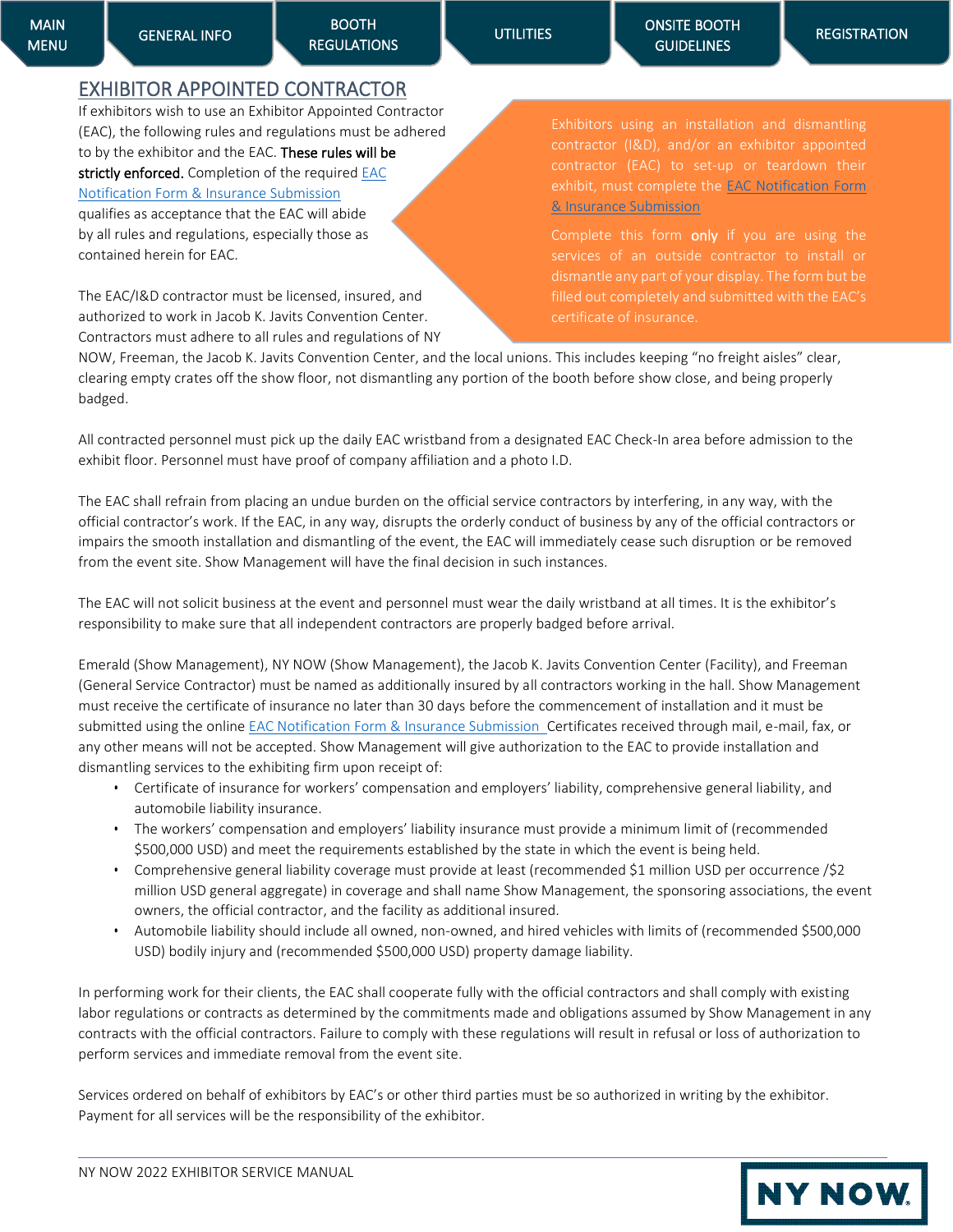## <span id="page-25-1"></span><span id="page-25-0"></span>ELECTRICAL, PLUMBING, GAS & CABLE

The Jacob K. Javits Convention Center is the exclusive provider of electrical, plumbing, and gas services to exhibitors. Services can be [ordered online.](https://www.javitscenter.com/en/exhibit/services/)

## <span id="page-25-2"></span>INTERNET SERVICES

Javits Center is the exclusive provider of telephone services, as well as both hard wired and wireless high-speed Internet to exhibitors on site at the Jacob K. Javits Convention Center. Services can be [ordered online.](https://www.javitscenter.com/en/exhibit/services/)

# <span id="page-25-3"></span>ONSITE BOOTH GUIDELINES

## <span id="page-25-4"></span>DISPLAY

#### <span id="page-25-5"></span>Animals

Permission for any animal (cats, dogs, etc.) to appear must be approved by show management then by the facility.

#### <span id="page-25-6"></span>Booth Appearance

All open or unfinished sides of the exhibit which may appear unsightly must be covered or show management will have them covered at the exhibitor's expense.

Any portion of the exhibit bordering another exhibitor's space must have the backside of the exhibit finished and not incorporate any identification signs, lettering, or graphics that would detract from the adjoining exhibit.

Exhibitors that do not properly cover the floor of their entire exhibit area will be required to have carpet supplied by the General Service Contractor at the exhibitor's expense.

## <span id="page-25-7"></span>Display of Product

Aisles must not be obstructed at any time. No portion of an exhibitor's display, product, or demonstration may extend into any aisle, including the audience. Space within the booth must be designated for any group of attendees viewing or participating in a presentation or demonstration within the booth.

Fog, smoke, and steam machines are not permitted.

Exhibitors are prohibited from possessing, displaying, or depicting any products or components in their booth which could be interpreted as being a promotion of another company.

No exhibit will be permitted which interferes with the use of other exhibits or impedes access to the aisles.

Items located in the exhibit space must be in good taste or will be removed at the discretion of show management.

#### <span id="page-25-8"></span>Floral

The official provider of floral and plants is Big Apple Floral. Visit thei[r website](https://www.bigappleflorist.com/) for more information o[r download the order](https://nynow.com/wp-content/uploads/2022/04/Floral-order-form.pdf)  [form.](https://nynow.com/wp-content/uploads/2022/04/Floral-order-form.pdf)

## <span id="page-25-9"></span>Vehicles on Display

Please review the requirements for display vehicles in th[e Javits Center Fire Marshal Regulations.](https://www.javitscenter.com/en/plan/policies/)

## <span id="page-25-10"></span>DEMONSTRATIONS

#### <span id="page-25-11"></span>Exhibitor Conduct /Good Neighbor Policy

Activities may not disturb neighboring booths. Exhibitors are required to keep all booth activities within the confines of their exhibit space and not interfere with aisle traffic flow or access to neighboring exhibits.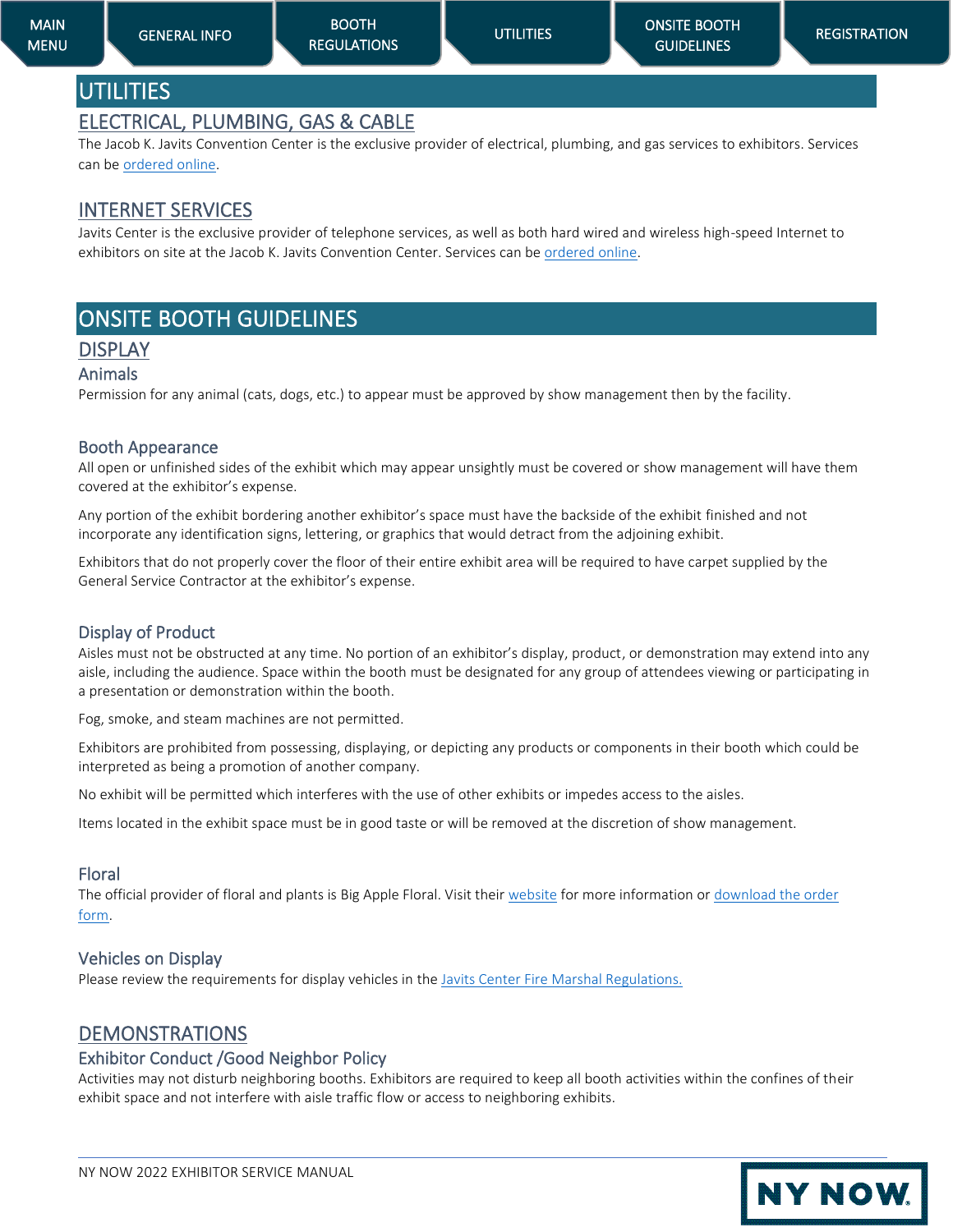**NY NOW.** 

Exhibitors are required to conduct themselves and operate their exhibit so as not to annoy, endanger or interfere with the rights of others at the show. Unsportsmanlike, unethical, illegal or disruptive conduct, such as tampering with another party's exhibit or engaging in corporate espionage is strictly prohibited.

Exhibitor's personnel and their representatives may not enter the exhibit space or loiter in the area of another exhibitor without permission from that exhibitor, and at no time may anyone enter an exhibit space that is not staffed.

## <span id="page-26-0"></span>Food & Beverage Sampling

All food and beverage samples brought into the Jacob K. Javits Convention Center must have written approval from Cultivated Catering prior to the event. For more information, [Get Started with Cultivated Catering.](https://preorder.tapin2.co/294)

## <span id="page-26-1"></span>Temporary Staffing

CTI CONVENTION STAFFING, Tom Borst, PHONE: (212) 297-1211 [Website](http://www.cticonventionstaffing.com/) o[r EMAIL](mailto:TBORST@CTIMETROPOLITAN.COM?subject=NYNOW%2022)

## <span id="page-26-2"></span>Noise / Music

In general, exhibitors may use sound equipment in their booths so long as the noise level does not, in the exclusive judgment of show management, disrupt the activities of neighboring exhibitors. Speakers and other sound devices should be positioned so as to direct sound into the booth rather than into the aisle.

Sound created by amplified devices should not exceed 80 decibels when measured from the aisle immediately in front of a booth.

Exhibitors should be aware that music played in their booths, whether live or recorded, may be subject to laws governing the use of copyrighted compositions. ASCAP, BMI, and SESAC are three authorized licensing organizations that collect copyright fees on behalf of composers and publishers of music. Show management does not have a license with any licensing agencies; therefore, exhibitor is responsible for obtaining licensing directly. Adherence to these federally mandated copyright licensing laws is of critical importance.

#### <span id="page-26-3"></span>Raffles, Drawings, and Contests

Raffles, drawings and contests, if permitted by law, are allowed in an exhibitor's booth but will be regulated by show management. Show management reserves the right to limit the promotional activity anywhere on the exhibition floor as they see fit to ensure a professional and safe atmosphere. These activities include and are not limited to, handouts, contests, lotteries, promotional activities, entertainment, raffles and drawings.

## <span id="page-26-4"></span>ADDITIONAL

#### <span id="page-26-5"></span>Americans with Disabilities Act (ADA)

All exhibiting companies are required to comply with the Americans with Disabilities Act (ADA) and are encouraged to be sensitive, and as reasonably accommodating as possible, to attendees with disabilities. Clic[k here](https://www.ada.gov/) for more information on the Americans with Disabilities Act (ADA).

#### <span id="page-26-6"></span>Distribution of Promotional Items

Circulars, catalogs, magazines, folders, promotional, educational or other giveaway matter may be distributed only inside the exhibitor's display. Distribution from booth to booth or canvassing on any part of the facility property is forbidden. Exhibitors must confine their exhibit activities to the space for which they have contracted.

No exhibitor may distribute or leave behind merchandise, signs, or printed materials in the registration areas, meeting rooms, or public areas of the event site, including hotels, shuttle buses, parking garages, etc., without prior written approval of show management.

## <span id="page-26-7"></span>Photography

Photography and video recording are NOT permitted in the exhibit hall except by the Official Show Photographer or an *approved* Exhibitor Appointed Photographer.

![](_page_26_Picture_26.jpeg)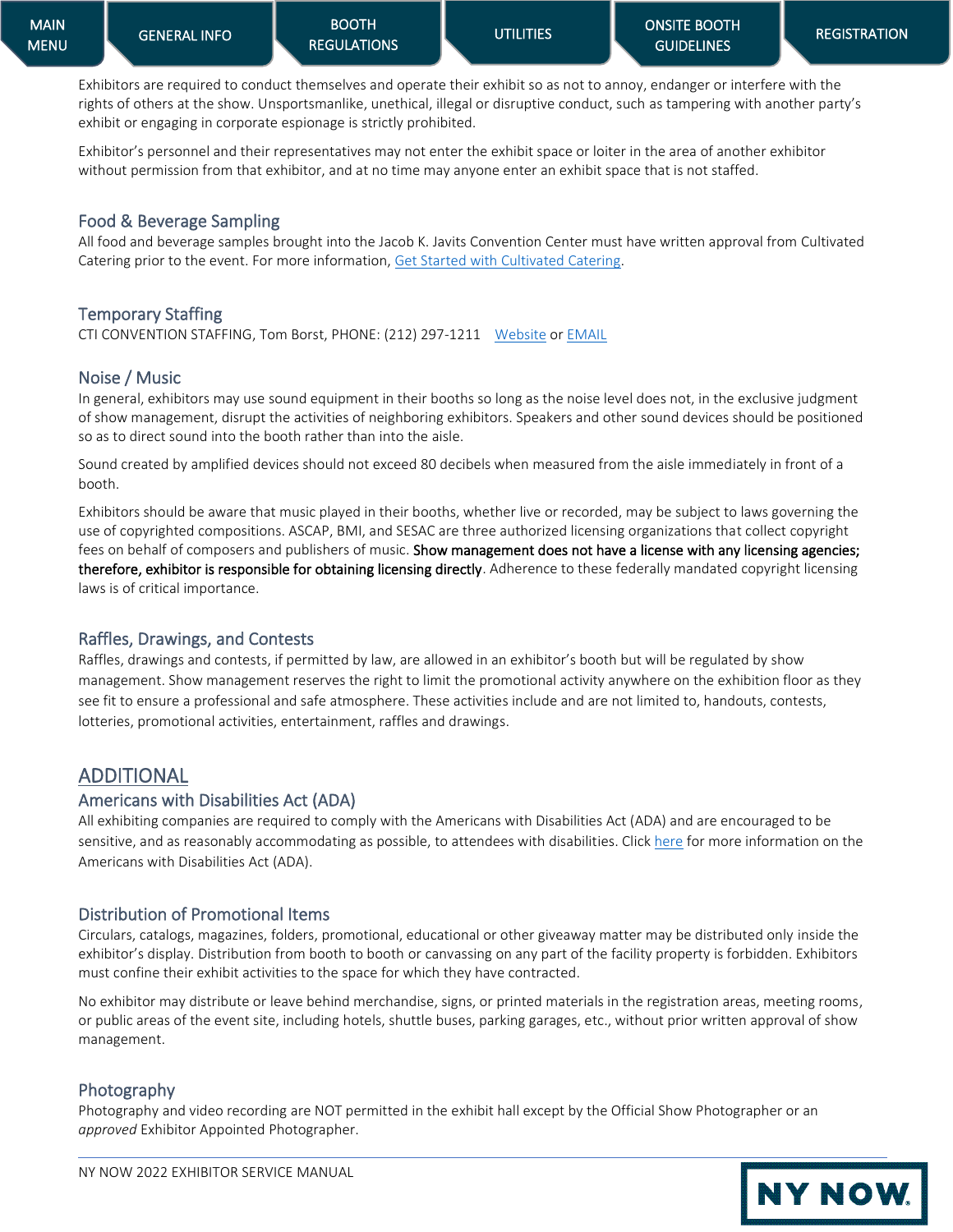Exhibitors and/or *approved* Exhibitor Appointed Contractors may photograph or record their own exhibits during show days ONLY.

Photography or video recording of any area outside an exhibitor's booth (including but not limited to Registration Areas, Keynote Sessions, Conference Sessions and Meeting Rooms) is prohibited.

Photo shoots scheduled outside of published show hours must include a security escort ordered from the official security provider or a member of the Emerald marketing department.

Members of the press must first receive permission from the exhibitor to photograph the exhibitor's booth.

## <span id="page-27-0"></span>Selling at Booth

Selling merchandise from your booth during the show is strictly prohibited.

Any display items sold during the show cannot be removed from the show floor until after closing on the final show day. Exhibitors who choose to sell their display items must work jointly with the purchasing party to arrange for removal of the items from the show floor, while following all move-out and labor regulations. Exhibitors must also escort the purchaser to the exhibit hall exit and confirm with security that the purchaser is authorized to remove the items from the exhibit hall.

## <span id="page-27-1"></span>Sharing of Exhibit Space

An exhibitor may not bridge an aisle, whether by a physical structure, carpeting, banners, etc., in order to connect their exhibit space with one across the aisle without permission from show management.

## <span id="page-27-2"></span>Strolling Entertainment & Suitcasing

Strolling entertainment or moving advertisements (robots, persons carrying or wearing signs, scooters, etc.) outside an exhibitor's space are not permitted. Repeat violations will result in the confiscation of materials/promotion items involved in the violations and loss of priority points.

Suitcasing is defined as any activity designed to solicit or sell products or services to delegates attending a meeting, conference, or event without the proper authorization by show management or in ways that violate the rules of the event. Any attendee who is observed to be soliciting business in the aisles or other public spaces, in another company's booth, or in violation of any portion of this policy, is subject to removal without refund and additional penalties.

The selling or solicitation of product or services may only be conducted by companies in good standing, within their exhibit space, confirmed meeting or conference space or within the event as authorized by show management. Companies conducting business outside the confines of the exhibit hall, booth location or in unauthorized properties within [JKJCC] of the exhibit facility without the permission of show management are in violation of this clause.

## <span id="page-27-3"></span>SECURITY INFORMATION

NY NOW Show Management makes every effort to protect exhibitors' merchandise and displays. Show Management will provide perimeter guard service on a 24-hour basis to include move-in, show days, and move-out. While Show Management will implement security measures to safeguard your property, neither Show Management, the Jacob K. Javits Convention Center, agents nor employees assumes any responsibility for such property, loss, or theft.

Exhibitors are solely responsible for the care, custody, and control of their own exhibit space and material. Exhibitors should carry insurance for covering loss or damage to their exhibit material.

Small electronic equipment such as video players, monitors, cameras, etc., should never be left unattended. In cases where valuable equipment may not be removed to storage daily, the services of a private booth guard are available.

When shipping your equipment, do not list contents on the outside of crates or cartons. Do not ship computers, monitors, tablets, or other electronic equipment in the manufacturer's cartons. Place these cartons inside larger crates or have special packaging made, which does not indicate contents.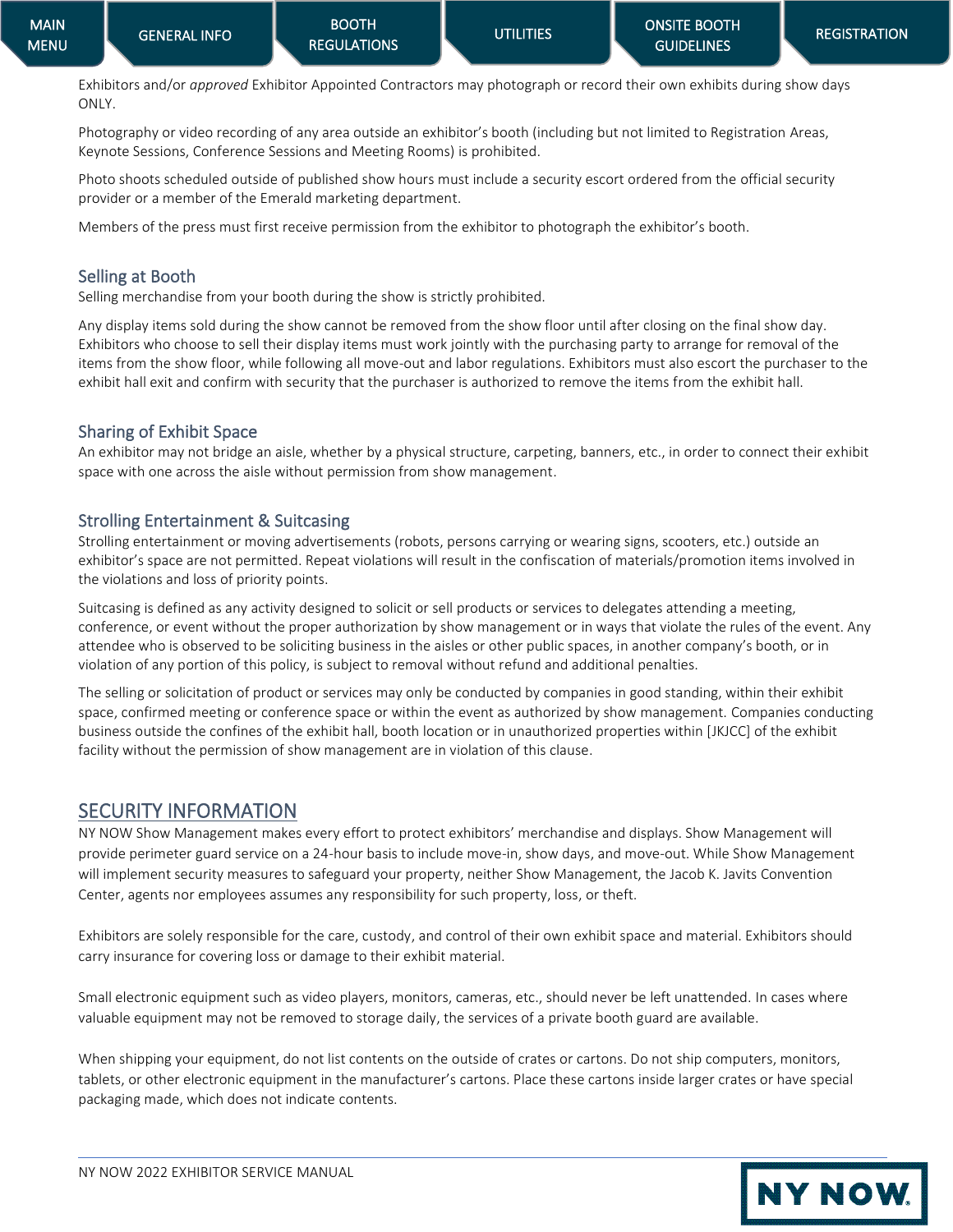At the close of the show, when your materials have been packed and bills of lading have been prepared, turn in your completed bills of lading at the general service contractor's service desk. Do not leave bills of lading in your booth or attached to your crates.

#### *Tips To Help Protect Your Product*

- Monitor your booth when your product is being delivered.
- Hire a security guard to watch your booth overnight.
- Perform an inventory after your product has been delivered and note any damages or missing items.
- Do not list the contents on the outside of your shipping crates/boxes. Use a code to indicate contents.
- After show hours cover your displays with a tarp or other solid material to discourage potential theft.
- Do not leave valuable exhibit materials or proprietary information under tables or behind displays when the show is closed, or your booth is unattended.
- Always staff your booth during show hours (required).
- Staff your booth until your product and/or the floor is cleared during move-out. Once the show has closed, pack as quickly as possible and do not leave your display unattended.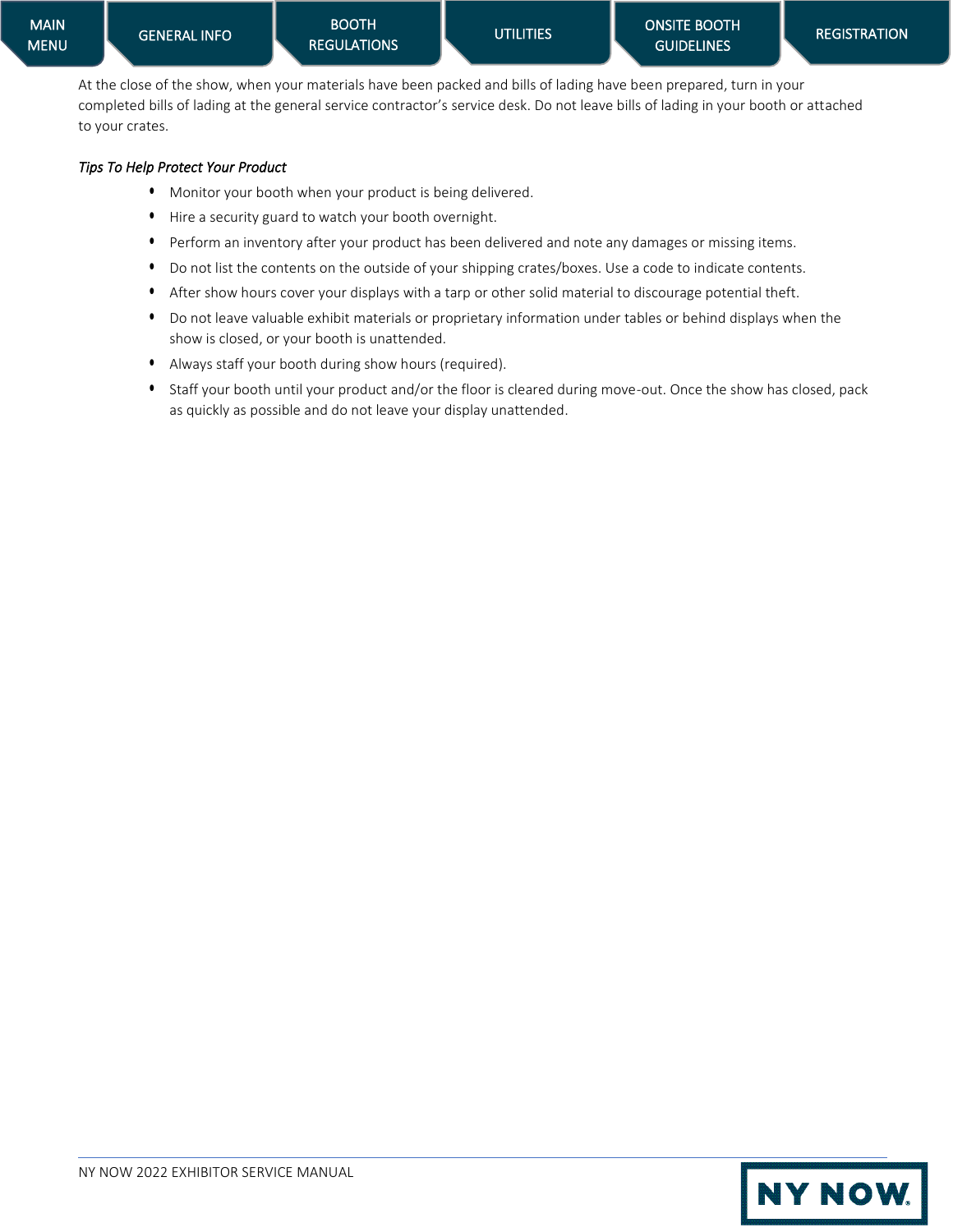# <span id="page-29-0"></span>REGISTRATION

## <span id="page-29-1"></span>STAFF BADGES

Booth personnel may register online by logging in to your [NY NOW Exhibitor Console.](https://nynow.a2zinc.net/Summer2022/Public/e_exhibitorconsole.aspx)

All exhibitor personnel must have and visibly wear their Exhibitor badge while in the exhibit hall during move-in, move-out and official show hours.

Badges are the property of show management and are non-transferable. The lending/sharing of badges is prohibited and will result in confiscation.

Exhibitor badges do NOT automatically receive access to conference sessions. If exhibiting staff desire to attend conference sessions, this can be added to their registration for a fee at Exhibitor Registration.

## <span id="page-29-2"></span>ADMISSION POLICY

## <span id="page-29-3"></span>Children

Children under 16 are not allowed on the floor during set-up and tear down. There will be no exceptions to this rule. On show days baby strollers are not allowed on the show floor.

## <span id="page-29-4"></span>Early Appointments

Exhibitors with proper badges and/or the appropriate daily wristband are permitted 24-hour access to the exhibit hall on exhibitor move-in days, show days, and exhibitor move-out days.

Attendees, speakers, press, and any other registration type other than Exhibitor will not be allowed access to the show floor at any time during move-in and move-out or prior to 9:00 AM on show days.

## <span id="page-29-5"></span>Exhibitor Appointed Contractors (EAC)

All contracted personnel must pick up wristbands daily at the EAC Check-In areas before admission to the exhibit floor. Each individual person must sign-in and present photo I.D. each day to be issued a wristband. Wristbands cannot be picked up for others. A different wristband will be used each day and available after 1:00 PM the day prior.

#### <span id="page-29-6"></span>Guests

All guests must have and visibly wear their Guest badge while in the exhibit hall, sessions, or any function held by NY NOW during move-in, move-out or show hours.

![](_page_29_Picture_22.jpeg)